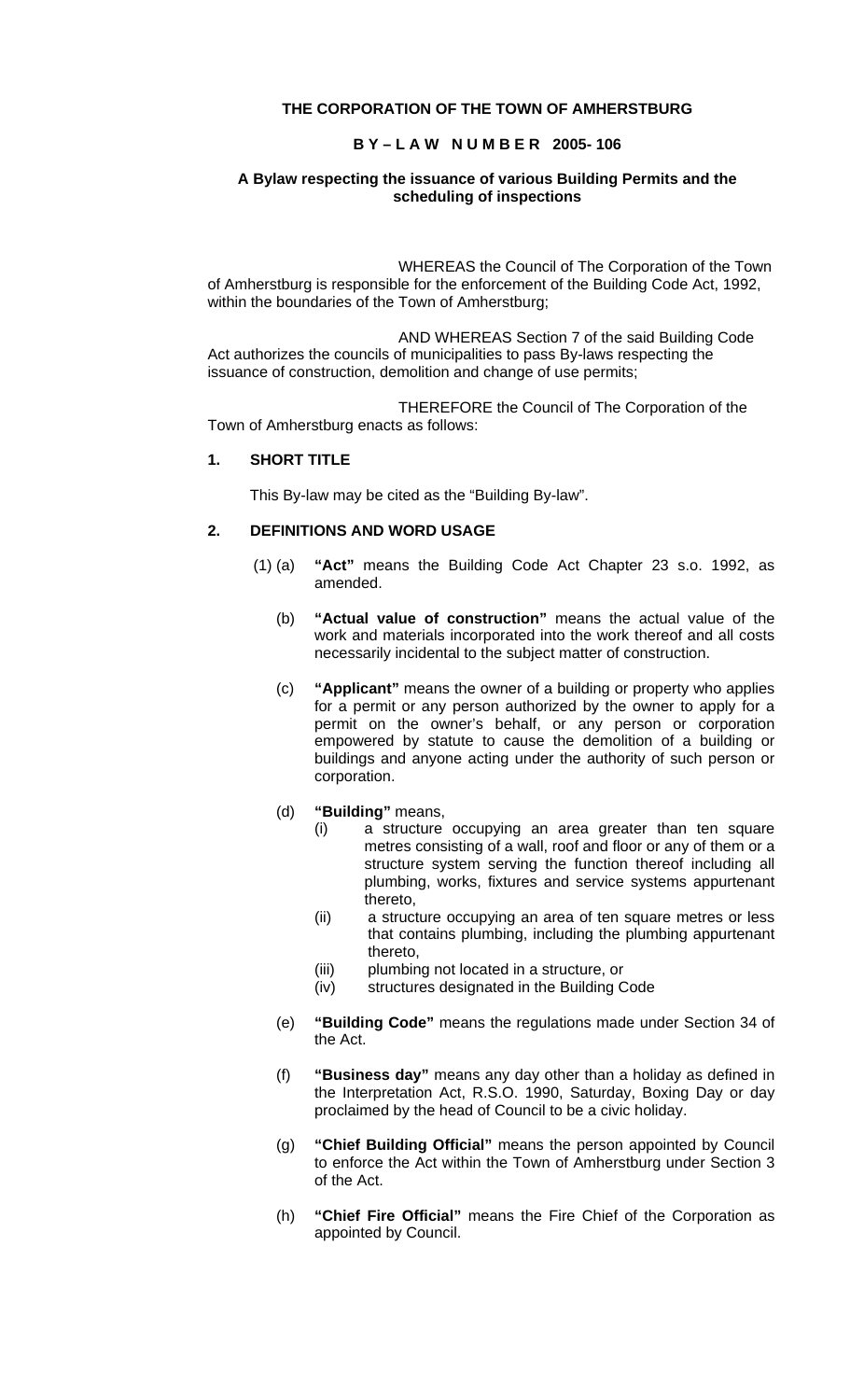- (i) **"Complete Permit Application"** means an application satisfying the requirements of Article 2.4.1.1B of the Building Code and the requirements of this Bylaw.
- (j) **"Corporation"** means The Corporation of the Town of Amherstburg.
- (k) **"Council"** means the Council of the Corporation of the Town of Amherstburg.
- (l) **"Estimated value of the work"** means the estimated value of the work and materials to be incorporated into the work thereof and all costs necessarily incidental to the subject matter of construction.
- (m) **"Lot"** means a parcel of land, the boundaries of which are on record in the Registry Office for the Registry or Land titles Division of the County of Essex (No. 12).
- (n) **"Owner"** means the person who appears as the owner of a Lot according to the records of the Land Registry Office or a person named under an accepted agreement of purchase and letter of authorization signed by the owner or a lessee who under the terms of a lease is authorized to maintain, alter, improve or repair the property.
- (o**) "Parking lot"** means an area which is used or capable of being used to park more than four (4) motor vehicles.
- (p) **"Permit"** means a written authorization issued by the Chief Building Official to perform work regulated by the Act and the Building Code or to occupy a building or part thereof.
- (q) **"Permit holder"** means the person to who the permit has been issued and who assumes the primary responsibility for comply with the Act and the Building Code.
- (r) **"Person"** means any individual, association, partnership, company, corporation, firm, agent, trustee and the heirs, executors, or other legal representative of any of the foregoing.
- (s) **"Plan check"** means the review of revised drawings or working drawings which are submitted to the Department of Buildings after a permit has been issued.
- (t) **"Registered Code Agency"** means a registered code agency as defined in Subsection 1(1) of the Act.

#### **2. CODE OF CONDUCT FOR BUILDING OFFICIALS**

(1) Each person appointed by the Corporation by appointment bylaw to enforce the Ontario Building Code shall be governed by the Code of Conduct set out in Schedule B to this By-law, with respect to exercising powers and performing duties under the *Building Code Act.*

#### **3. REQUIREMENTS TO OBTAIN A PERMIT**

File application on forms prescribed. To obtain a permit, the owner or an agent authorized in writing by the owner shall file an application in writing by completing a prescribed form available from the Chief Building Official or from the Building Code website [www.obc.mah.gov.on.ca.](http://www.obc.mah.gov.on.ca/) Application forms prescribed by the Corporation under Clause 7(f) of the Act are set out in Schedule C to this By-law.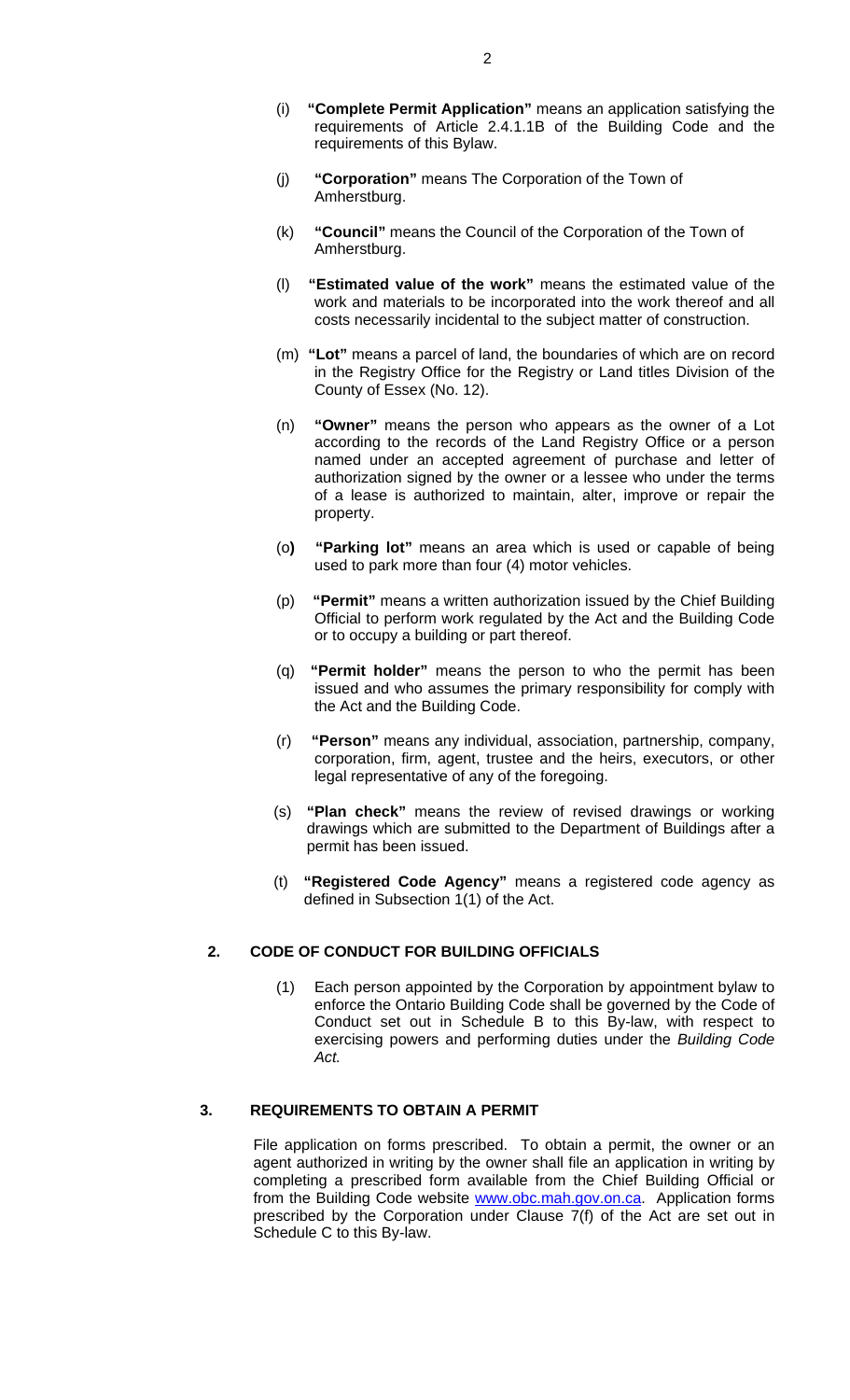#### **Building Permits**

Every application for a permit shall be submitted to the Chief Building Official, and contain the following information:

- (1) Where application is made for a construction permit under subsection (8) the Act, the application shall:
	- (a) use the provincial application form, "Application for a Permit Construct or Demolish" and include complete plans and specifications, documents and other information as required by Article 2.4.1.1B of the Building Code as prescribed in Schedule C and of this By-law, and
	- (b) include completed Design and review commitment certificate form as available from the Chief Building Official where applicable

#### **Demolition Permits**

Every application for a permit shall be submitted to the Chief Building Official, and contain the following information:

- (1) Where application is made for a demolition permit under subsection 8(1) of the Act, the application shall:
	- (a) use the provincial application form "Application for a Permit to Construct or Demolish"
	- (b) include complete plans and specifications, documents and other information as required by Article 2.4.1.1B and Sentence 2.4.1.1(2) of the Building Code and other prescribed in Schedule C and D of this By-law and;
	- (c) include completed General Design and Review commitment form where applicable, and
	- (d) be accompanied by confirmation that:
		- (i) arrangements have been made with the proper authorities for the safe and complete disconnection of all existing water, sewer, gas electric, telephone and other utilities; and
		- (ii) the owner will comply with the Town's property standards By-law at the completion of demolition.

#### **Conditional Permits**

Every application for a permit shall be submitted to the Chief Building Official, and contain the following information:

- (1) Where application is made for a conditional permit under subsection 8(3) of the Act, the application shall:
	- (a) use the provincial application form, "Application for a Permit to Construct or Demolish" and
	- (b) include complete plans and specifications, documents and other information as required by Article 2.4.1.1B of the Building Code and other information as prescribed in Schedule C and D of this By-law and
	- (c) state the reasons why the applicant believes that unreasonable delays in construction would occur if a conditional permit is not granted;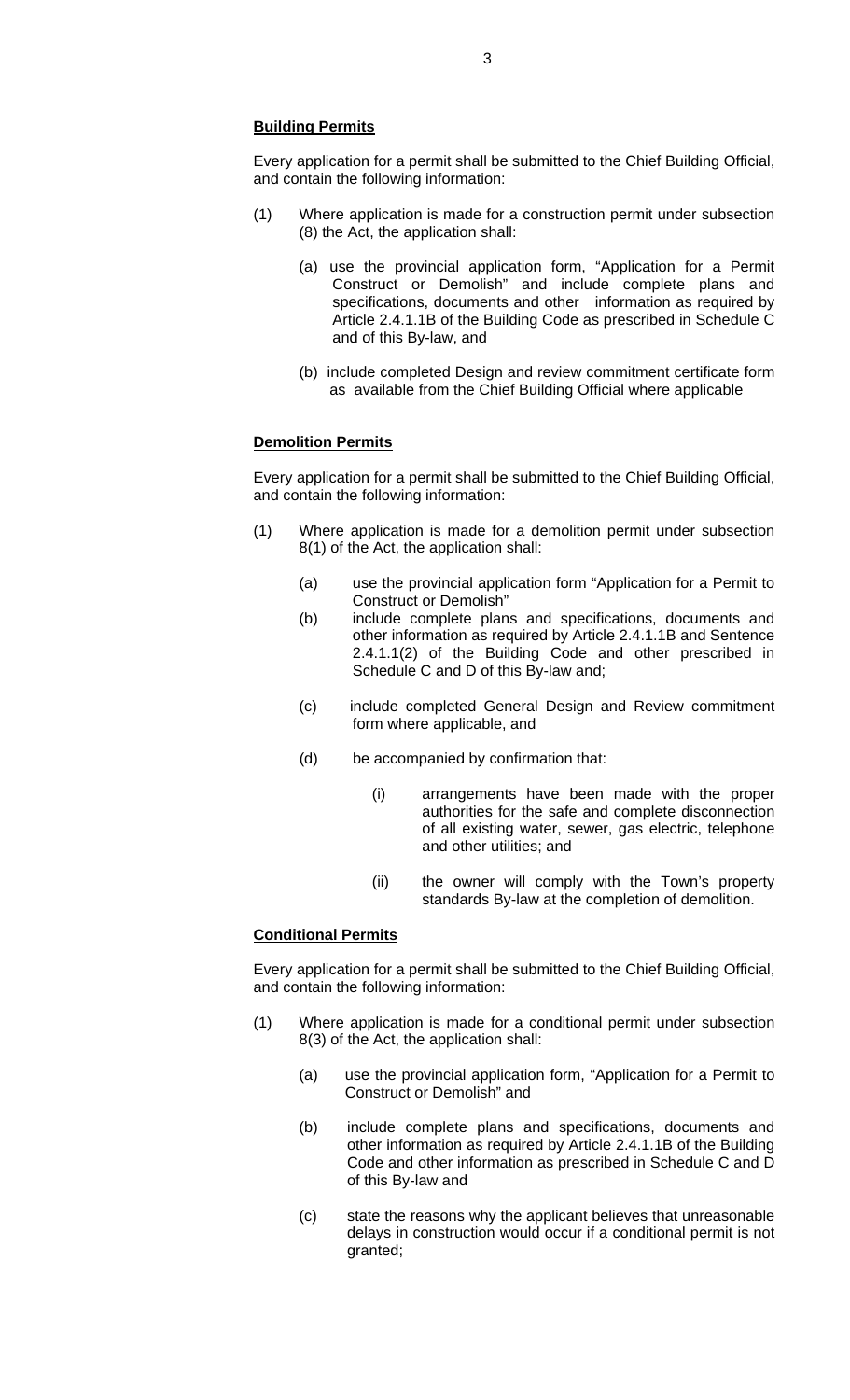- (d) state the necessary approvals which must be obtained in respect of the proposed building and the time in which such approvals will be obtained; and
- (e) state the time in which plans and specifications of the complete building will be filed with the "Chief Building Official".

#### **Change of Use Permit**

Every application for a permit shall be submitted to the Chief Building Official, and contain the following information:

- (1) Where application is made for a change of use permit issued under subsection 10(1) of the Act the application shall:
	- (a) use the prescribed from
	- (b) describe the building in which the occupancy is to be changed, by a description that will readily identify and locate the building;
	- (c) identify and describe in detail the current and proposed occupancies of the building or part of a building for which the application is made;
	- (d) include complete plans and specifications showing the current and proposed occupancy of all parts of the building , and which contain sufficient information to establish compliance with the requirements of the Building Code, including: floor plans, details of wall, ceiling and roof assemblies identifying required fire resistance ratings and load bearing capacities, details of the existing sewage system, if any;

#### **Partial Occupancy Permit**

Every application for a permit shall be submitted to the Chief Building Official, and contain the following information:

- (1) An application for a Partial Occupancy Permit shall be in writing, signed by the owner or the authorized agent of the owner and;
	- (a) shall include a statement indicating the expected occupancy dates and;
	- (b) the portions of the building to be occupied; and
	- (c) obtain all necessary permits and approvals from other municipal departments or outside agencies having jurisdiction; and

#### **4. REQUIREMENTS FOR PLANS AND SPECIFICATIONS**

- (1) Every applicant shall submit sufficient plans, specifications, documents and other information to enable the Chief Building Official to determine whether the proposed building, construction, demolition or change of use will contravene the Act, the building code or any other applicable law.
- (2) The Chief Building Official shall determine the plans, specifications, documents and other information required to be submitted with an application in order to deem it complete according to sentence 2.4.1.1B.(5) of the building code having regard for:
	- (a) The scope of the proposed work;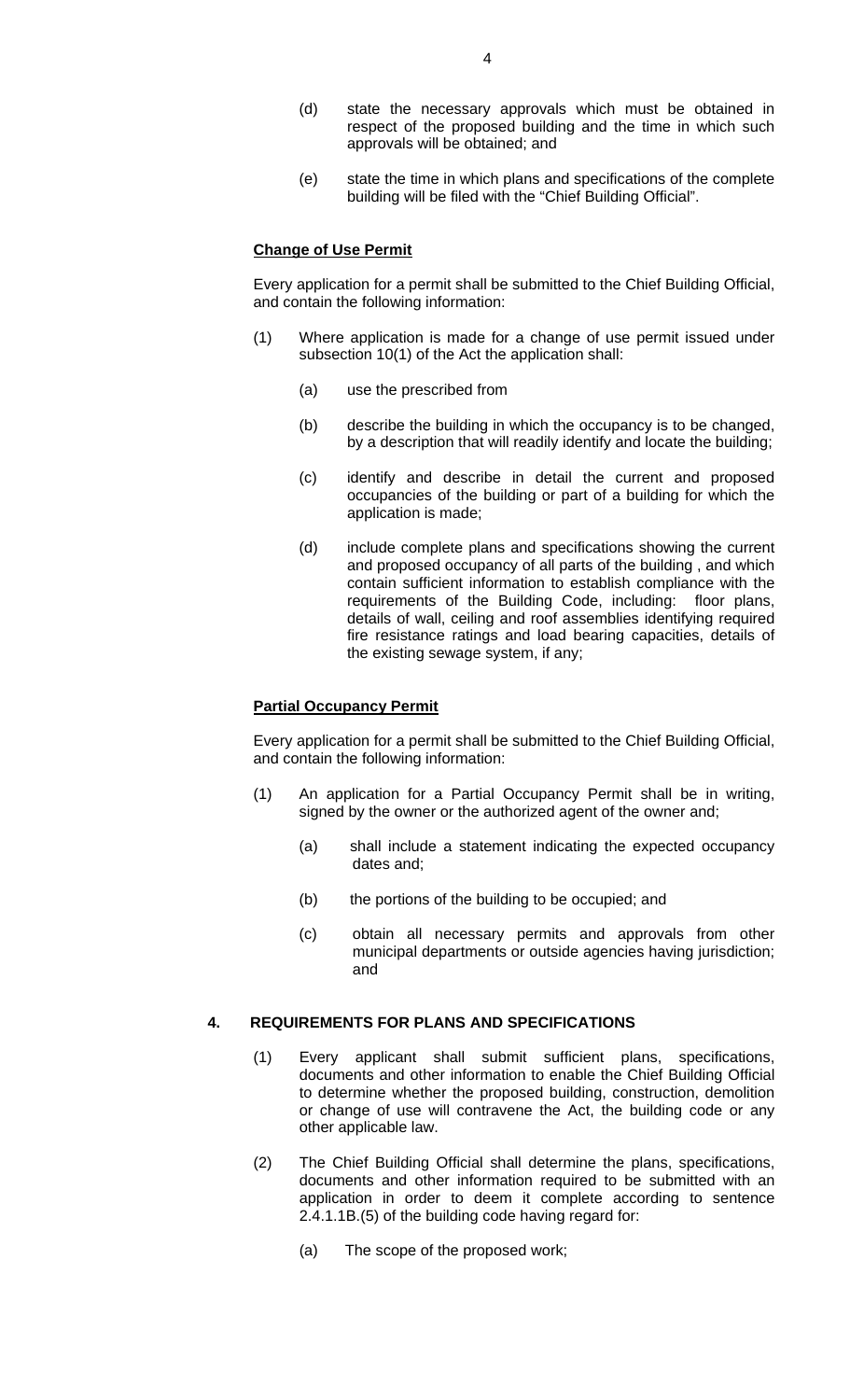- (b) The requirements of the building code, the Act and other applicable law; and
- (c) The requirements of this Section and Schedule D and C to this By-law.
- (3) Plans, specifications, documents and other information shall be submitted in a permanent medium upon paper or other suitable and durable material and shall contain text that is legible and drawings that are legible, complete, fully dimensioned and to scale.
- (4) Site plans shall be referenced to a current plan of survey and a copy of the survey shall accompany the Site Plan Submission except where the Chief Building Official waives the requirement to do so. Site plans shall show
	- (a) lot size and dimensions of property lines and setbacks to any existing or proposed building(s);
	- (b) existing and finished ground levels or grades, and
	- (c) existing right-of-way, easements and municipal services.
	- (d) location of fire routes
- (5) On the completion of the foundation for a detached, semi-detached, triplex, fourplex or townhouse dwelling, the Chief Building Official may require submission of a survey prepared by an Ontario Land Surveyor indicating the location and elevation of the top of the foundation wall, prior to a framing inspection being undertaken.
- (6) On the completion of the construction of a building, or part of a building, the Chief Building Official may require submission of a set of plans of the building or part of a building, as constructed, together with a plan of survey prepared and certified by an Ontario Land Surveyor showing the location of the building.

#### **5. AUTHORIZATION OF EQUIVALENTS**

- (1) Where an application for a permit or for authorization to make a material change to a plan, specification, document or other information on the basis of which a permit was issued, contains a equivalent material, system or building design for which authorization under Section 9 of the Act is requested the application shall submit:
	- (a) a description of the proposed location(s) the equivalent is proposed to be installed;
	- (b) a description of the proposed material, system or building design for which authorization is sought;
	- (c) a description of all applicable provisions of the building code in contravention;
	- (d) supporting documentation demonstrating that the proposed material, system or building design will provide the level of performance required by the building code; and
- (2) The Chief Building Official or registered code agency may accept or reject any proposed equivalents or may impose conditions or limitation on their use.
- (3) Equivalents which are accepted under this Section shall be applicable only to the location described in 7(1)(b) in this Section, and are not transferable to any other building permit.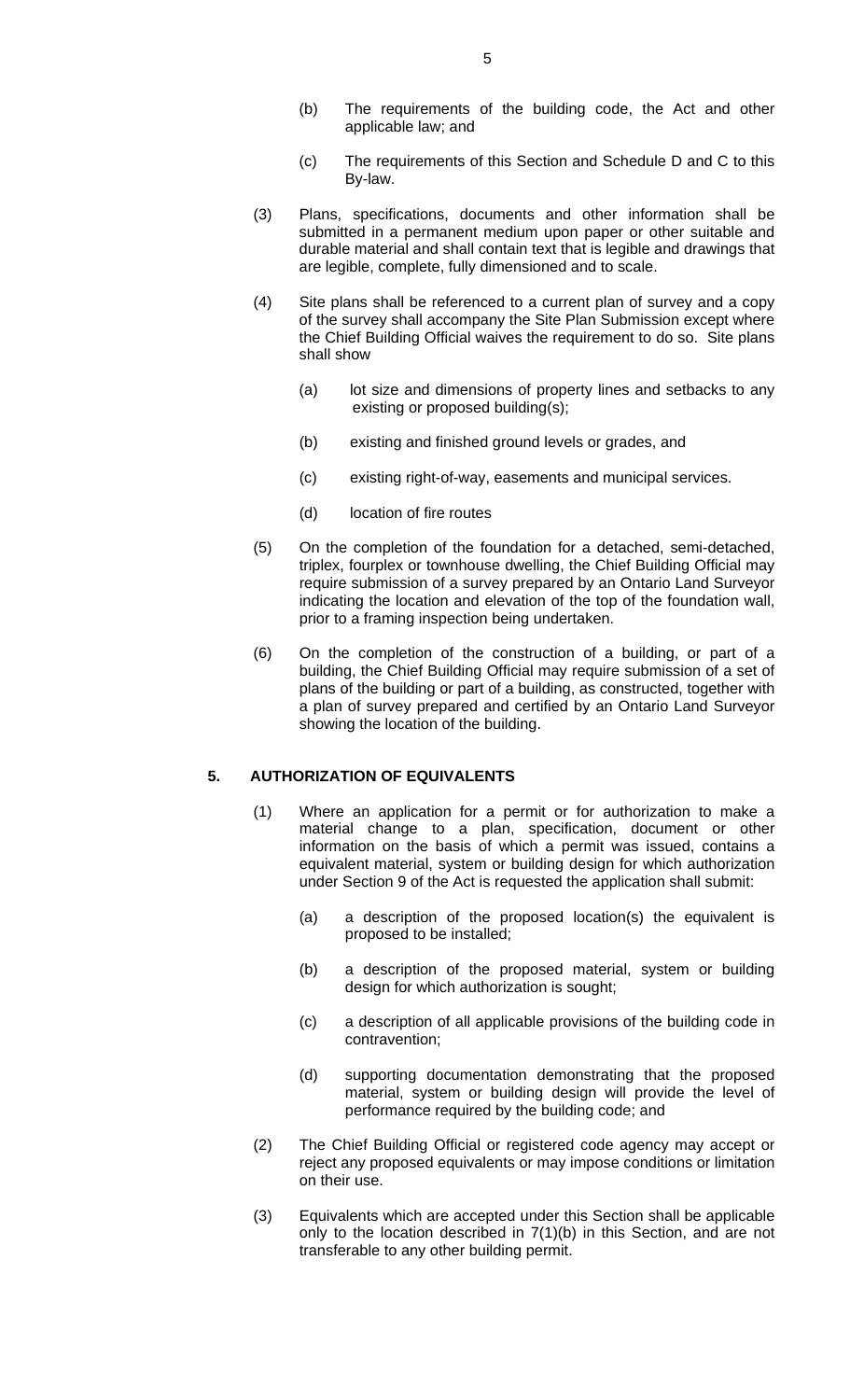#### 7. **REVISION TO PERMIT**

- (1) In the event that a material change is made to the plans, specifications, documents or other information on the basis of which a permit was issued, the owner or authorized agent shall:
	- (a) submit revised plans and specifications as prepared by the designer listed on the building permit application illustrating the changes and any support documentation as may be requested by the Chief Building Official; and
	- (b) remit the additional fee to the Chief Building Official. In the event the area of work is reduced, there shall be no refund.

#### 8. **PERMIT REVOCATION ABANDONMENT AND TRANSFERS**

- (a) An application for a permit shall be deemed to have been abandoned twelve (12) months after the date of filing of the application with the Chief Building Official unless a permit has been issued.
- (b) Where the application has been abandoned, withdrawn or denied, the drawings, plans and design calculations (if applicable) filed with the application will be returned and the fees will be refunded without interest thereon in accordance with Schedule "D".
- (c) When a permit has been revoked by the Chief Building Official in accordance with the Act, or the owner and/or applicant has requested a cancellation of the permit, fees shall be refunded in accordance with Schedule "D".
- (d) No permit may be transferred unless an application to transfer has been made in a form as prescribed by the Chief Building Official and payment of the fees set out in Schedule "D" has been made and Section 8 of the Act has been applied with.

#### 9. **PAYMENT OF FEES**

- (1) Upon application for a permit or transfer of a permit and for each plan check, the owner shall:
	- (a) provided proof of payment of any levies, development charges and deposits; and
	- (b) remit the fees set out in Schedule D.

#### 10. **FENCING AND BARRICADES**

- (1) Every person to whom a permit is issued shall maintain a fence or barricade to enclose the site of the construction or demolition.
- (2) All fences and barricades pertaining to Public Way Protection are to comply with the Occupational Health and Safety Act.
- (3) Work Shutdown
	- (i) When work on a construction site is suspended or ceases so that it will not be occupied during normal working house, the hazardous part of the construction site shall be protected by:
	- (i) a fence or barricade constructed according to the requirements of subsection (2) hereof.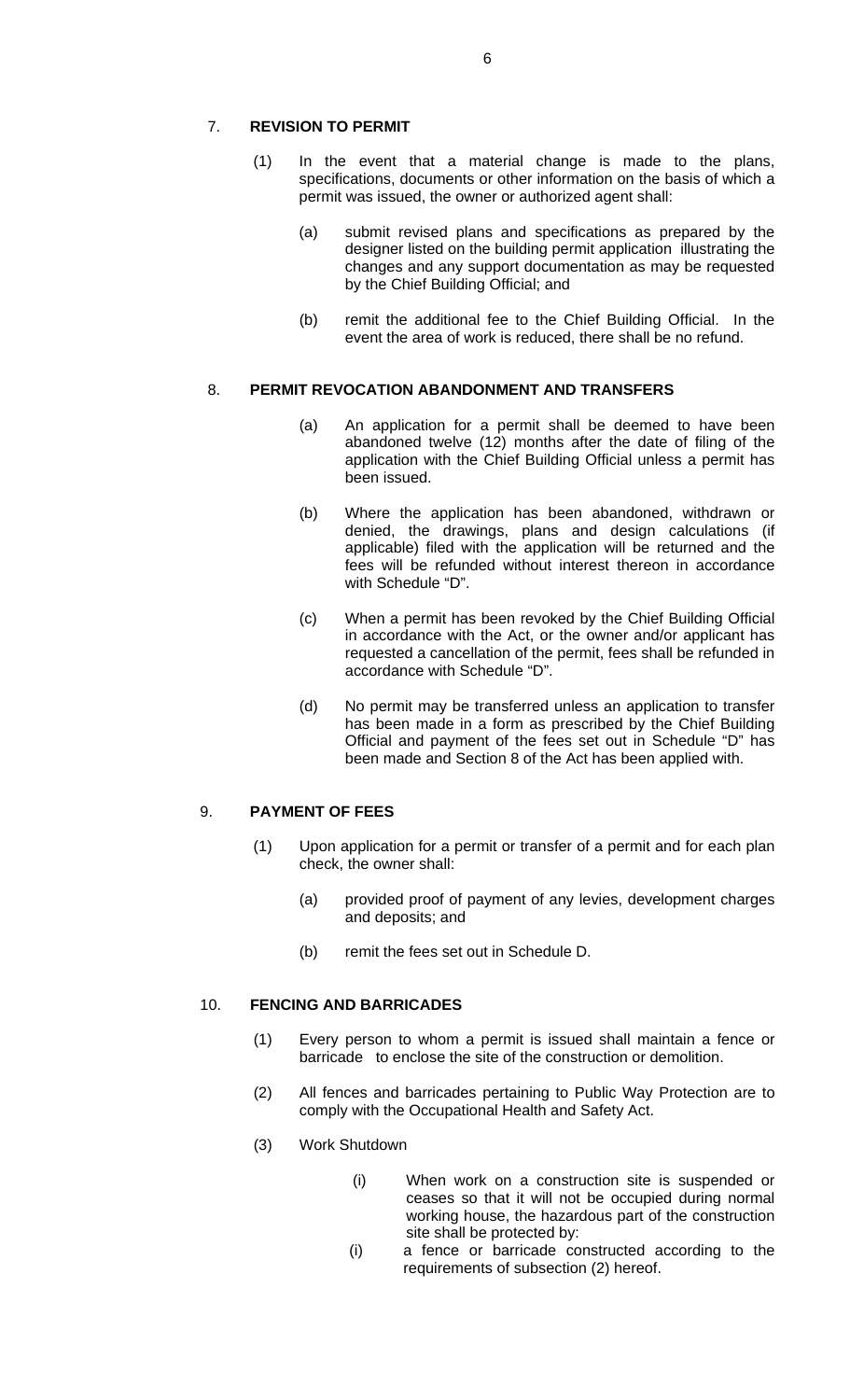(4) Barricades and Fences located on Municipal property are to be approved in writing by the Public Works Manager of the Corporation.

#### 11. **REGISTERED CODE AGENCIES**

 Council may authorize the Chief Building Official to enter into service agreements with Registered Code Agencies and appoint them to perform one or more of the specified functions described in Section 15.15 of the Act.

#### 12. **INSPECTION NOTICES**

- (1) The permit holder shall notify the Chief Building Official or a Registered Code Agency where one is appointed, of each stage of construction as listed in Schedule E. In addition, the permit holder shall provide the notice of completion as prescribed by Section 11 of the Act, or where occupancy is required prior to completion, notice of inspection to ensure that the requirements of Section 11 of the Act and subsection 2.4.3 of the Building Code are complied with.
- (2) A noticed pursuant to this Part of the By-law is not effective until notice is actually received by the Chief Building Official or the Registered Code Agency.
- (3) Upon receipt of proper notice, the inspector or a Registered Code Agency, if one is appointed, shall undertake a site inspection of the building to which the notices relates in accordance with the time periods stated in Article 2.4. 5. 3 of the Building Code and Section 11 of the Act.
- (4) Scheduling of inspections shall be through the Building Department Clerk. Inspections must be scheduled 24 hours in advance. Scheduling by means of voice mail is not permitted.

#### 13**. ACCEPTANCE OF APPLICATION AND INCOMPLETE APPLICATION**

- (1) The acceptance or processing of an application under this bylaw by the Chief Building Official or the Town of Amherstburg shall not be deemed to prohibit the Chief Building Official, Plans Examiner, RCA( if appointed) or Inspector from requiring the applicant to supply further or better information, plans, specifications or details as may be necessary to determine compliance.
- (2) Where an application is found to be incomplete or does not comply with sentence 2.4.1.1B.(5) of the Building Code or this Bylaw it shall be returned to the applicant.

### **VALIDITY**

#### 14. **SEVERABILITY**

- (1) The following listed schedules annexed hereto, and shall form part of this By-law:
	- Schedule "A" Fee Schedule
	- Schedule "B" Code of Conduct for Building Officials
	- Schedule "C" Drawing Requirements
	- Schedule "D" Information Required on Drawings
	- Schedule "E" Prescribed Inspection Notices
	- Schedule "F" Applicable Law Submittal Acknowledgement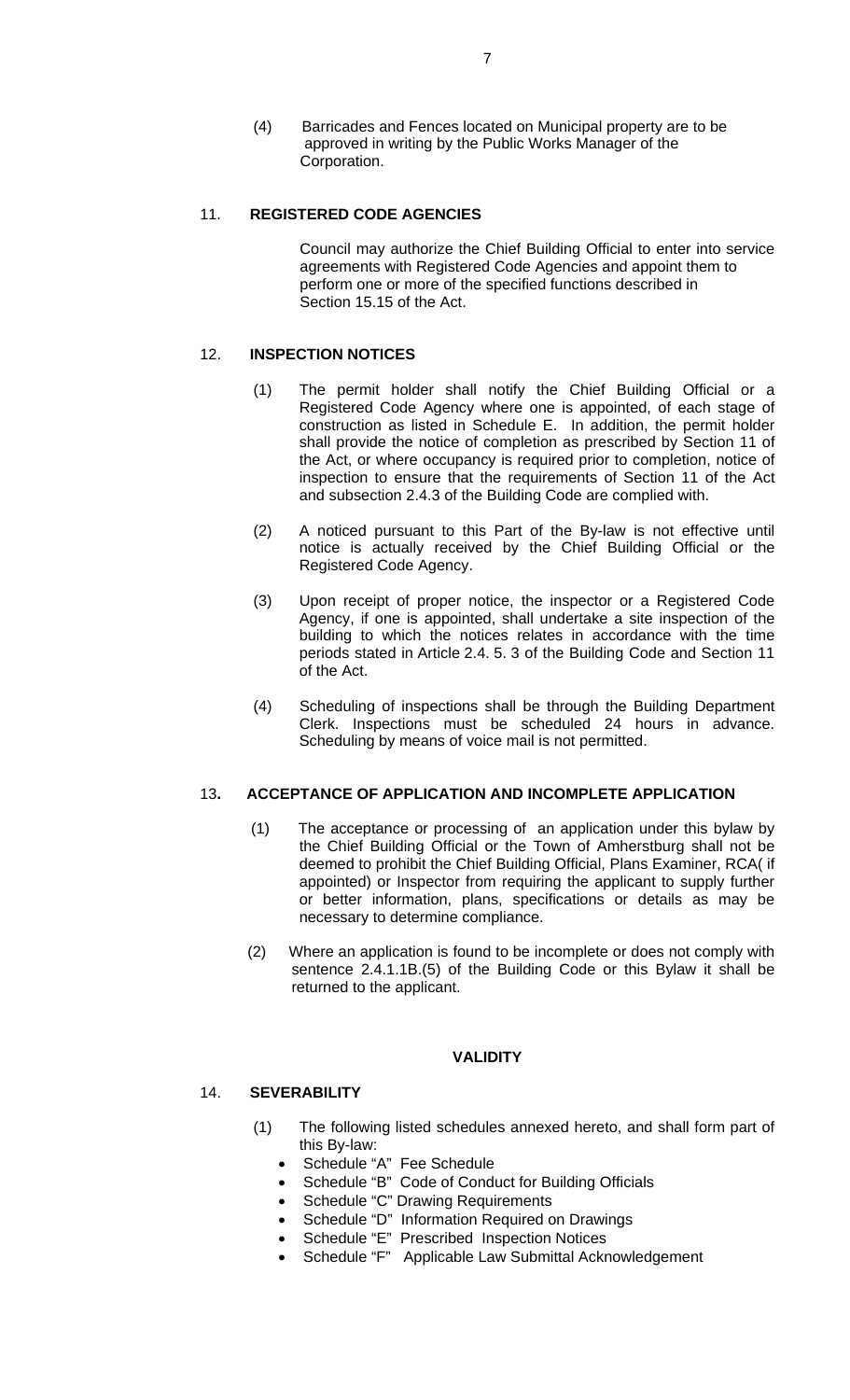- (2) Should any section, subsection, clause or provision of this By-law be declared by a court of competent jurisdiction to be invalid, the same shall not affect the validity of this By-law as a whole or any part thereof, other than the part so declared to be invalid.
- (3) By-law 1998-19 and 2002-76 is hereby repealed.

## 15. **EFFECTIVE DATE**

Read a first, second and third time and finally passed this 12<sup>th</sup> day of December, 2005.

 $\overline{\phantom{a}}$  , and the contract of the contract of the contract of the contract of the contract of the contract of the contract of the contract of the contract of the contract of the contract of the contract of the contrac

Mayor **Clerk**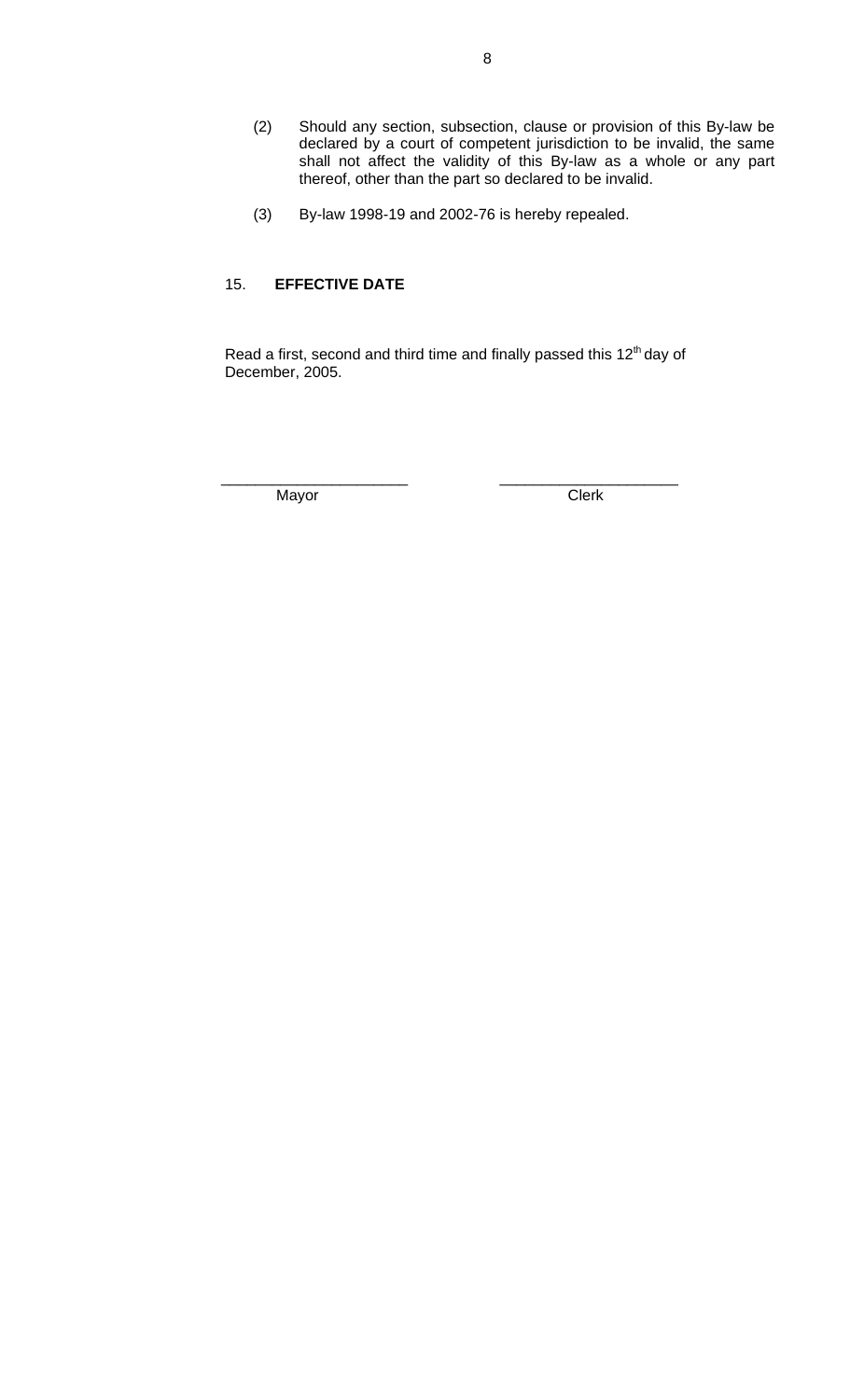# **Town of Amherstburg Code of Conduct for Building Officials**

## **Introduction**

The Town of Amherstburg maintains this code of conduct in accordance with the provisions of The Building Code Act. Building Officials undertake building certification functions that ensure the quality, structural integrity and safety of buildings. Building Officials are exposed to potential conflicts of interest because of the special powers conferred on them. The conduct and behavior of Amherstburg's Building Officials reflects Amherstburg Building Department's commitment to the highest standards of professionalism, technical competence, skill, honesty, fairness and independence. Building Officials observe both the letter and the spirit of this code of conduct as it pertains to situations that bear on their responsibilities.

## **Purpose**

The following are the purposes of this code of conduct:

- 1. To promote appropriate standards of behavior and enforcement actions by the Chief Building Official and inspectors in the exercise of a power or the performance of a duty under the *Building Code Act* or the building code.
- 2. To prevent practices, which may constitute or abuse of power, including unethical or illegal practices, by the Chief Building Official and inspectors in the exercise of power or the power or the performance of a duty under the *Building Code Act* or the building code?
- 3. To promote appropriate standards of honesty and integrity in the exercise of a power or the performance of a duty under the *Building Code Act* or the building code by the Chief Building Official and inspectors.

## **Enforcement Guidelines**

Compliance with this code of conduct shall constitute a condition of employment as a Chief Building Official or inspector appointed under the *Building Code Act*. Any appointed Chief Building Official or inspector who fails to act in accordance with the provisions of this code may be subject to disciplinary action appropriate to the seriousness of the breach. All allegations concerning a breach of this code shall be made in writing.

Any person who has reason to believe that this code of conduct has been breached may bring the matter to the attention of the Chief Building Official. Where the allegation concerns the actions of the Chief Building Official, the matter may be brought to the attention of the Chief Administrative Officer to whom the Chief Building Official reports.

Any Chief Building Official or senior staff person who receives information in writing concerning a significant breach of this code shall investigate the matter, and where appropriate shall commence disciplinary action in accordance with the policies and procedures of the place of work. All communications received by a Chief Building Official or senior staff person concerning a breach of this code shall be held in confidence. The Chief Building Official or senior staff person shall advise Chief Administrative Officer in writing about the particulars of the alleged breach, its investigation and the final disposition of the matter upon its conclusion.

## **Code of Conduct**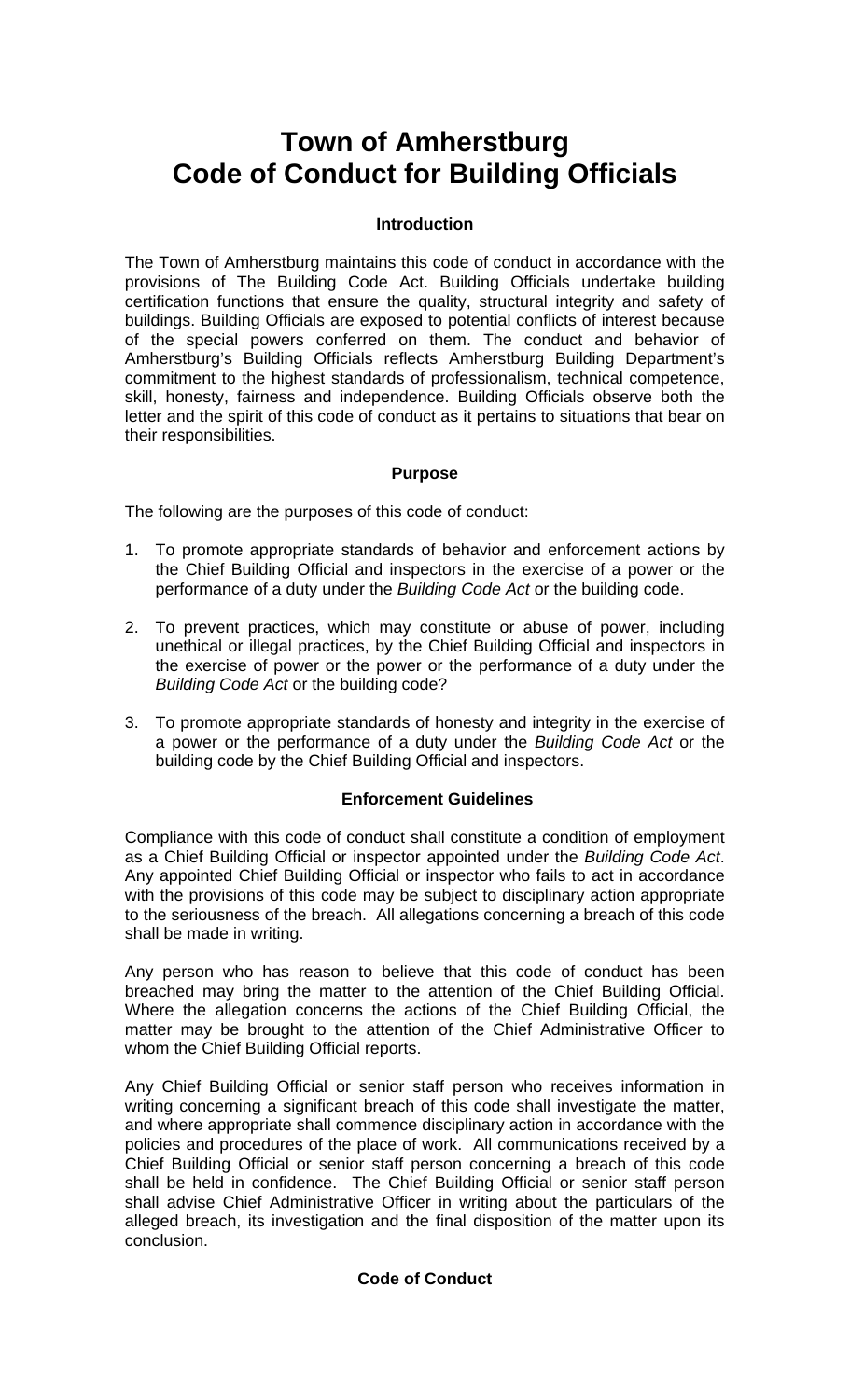In exercising powers and performing duties under the *Building Code Act,* the Chief Building Official and inspectors shall:

- 1. Exercise powers in accordance with the provisions of the *Building Code Act,* the Ontario Building Code and other applicable law that governs the authorization, construction, occupancy and safety of buildings and designated structures, and the actions, duties and qualifications of the Chief Building Officials and Inspectors;
- 2. Act to identify and enforce compliance where significant contraventions of the Act or regulations are known to exist;
- 3. Apply all relevant building laws, regulations and standards in a consistent and fair manner, independent of any influence by interested parties;
- 4. Not accept any personal benefit which may create a conflict with their duties; or perform duties where a personal interest my create a conflict;
- 5. Obtain the counsel of persons with expertise where the Chief Building Official or inspector does not possess sufficient knowledge to make an informed judgment; and
- 6. Act honestly, reasonably and professionally in the discharge of their duties.

The Town of Amherstburg's Conflict of Interest Policy shall supersede the Code of Conduct for Building Officials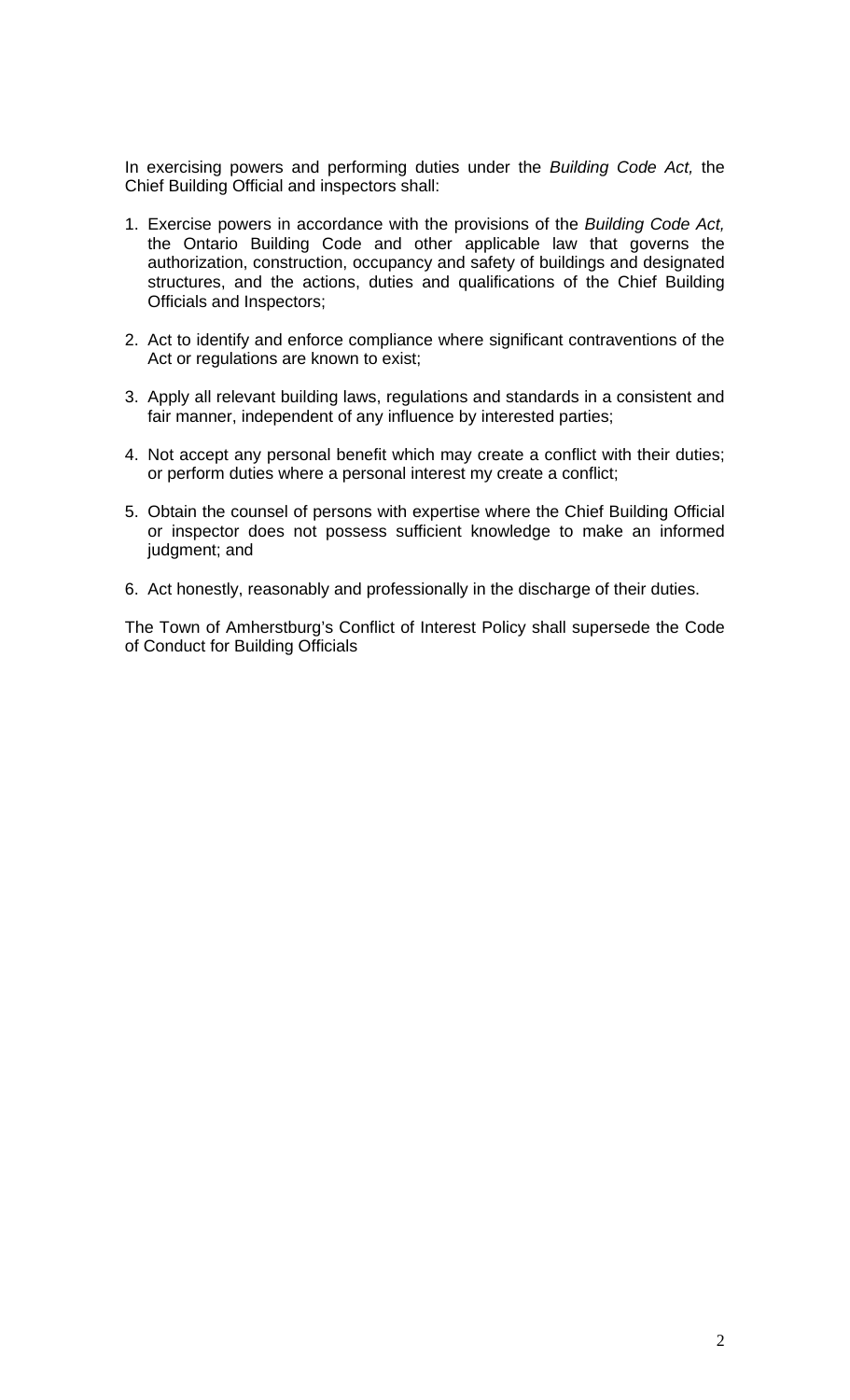## **SCHEDULE C**

## **DOCUMENTS & DRAWINGS REQUIRED FOR PERMIT APPLICATION**

| <b>Row</b> | <b>Class of Permit</b>                                                                                                                                                            | <b>Documents and Drawings Required</b>                                                                                                                                                                                                                                                                                                                                                                                                                                                                                                                                                                                                                                                                                                                                                                                                                              |
|------------|-----------------------------------------------------------------------------------------------------------------------------------------------------------------------------------|---------------------------------------------------------------------------------------------------------------------------------------------------------------------------------------------------------------------------------------------------------------------------------------------------------------------------------------------------------------------------------------------------------------------------------------------------------------------------------------------------------------------------------------------------------------------------------------------------------------------------------------------------------------------------------------------------------------------------------------------------------------------------------------------------------------------------------------------------------------------|
| 1.         | <b>Building Permit</b><br><b>Residential</b><br>(Part<br>9<br><b>Buildings)</b><br><b>Detached houses</b><br>Semi Detached houses<br><b>Triplexes</b><br>Fourplexes<br>Townhouses | <b>Documents</b><br>Confirmation of compliance with<br>a)<br>applicable law<br><b>Mechanical Ventilation Design Summary</b><br>b)<br>(more than 4 bedrooms)<br><b>TARION Registration form</b><br>C)<br>Windsor Essex County Health Unit<br>d)<br>approval (OBC Part 8 Sewage Systems)<br>ERCA Permit (where applicable)<br>e)<br>Applicable Law Submittal<br>f)<br>acknowledgement                                                                                                                                                                                                                                                                                                                                                                                                                                                                                 |
|            |                                                                                                                                                                                   | <b>Drawings</b><br>Site Plan<br>a)<br>b)<br><b>Grading Plan</b><br><b>Architectural Drawings</b><br>c)<br><b>Structural Drawings</b><br>d)<br>HVAC Drawings where heated living<br>e)<br>area exceeds 400 sq. meters or<br>designed under Part 6 of the Ontario<br><b>Building Code.</b><br>Plumbing Drawings where number of<br>f)<br>plumbing fixtures exceed 25                                                                                                                                                                                                                                                                                                                                                                                                                                                                                                  |
| 2.         | <b>Building Permit</b><br><b>Residential</b><br>Alterations<br><b>Additions</b><br><b>Accessory Buildings</b><br><b>Basement Renovations</b>                                      | <b>Documents</b><br>Confirmation of compliance with<br>a)<br>applicable law<br><b>Windsor Essex County Health Unit</b><br>b)<br>approval (OBC Part 8 Sewage Systems)<br>ERCA Permit (where applicable)<br>c)<br>Applicable Law Submittal<br>d)<br>acknowledgement<br><b>Drawings</b><br><b>Approved Site Plan</b><br>a)<br><b>Architectural Drawings</b><br>b)<br><b>Structural Drawings</b><br>C)<br>Plumbing Drawings where number of<br>d)<br>plumbing fixtures exceed 25                                                                                                                                                                                                                                                                                                                                                                                        |
| 3.         | <b>Building Permit</b><br>Non-residential and other<br>residential not provided for<br>in row 1 or 2<br><b>New Buildings</b><br><b>Additions</b><br><b>Farm Buildings</b>         | <b>Documents</b><br>Confirmation of compliance with<br>a)<br>applicable law<br><b>Commitment to General Review by</b><br>b)<br>Architect & Engineers (Part 3 Buildings<br>only)<br><b>ASHRAE 90.1 or Model National Energy</b><br>C)<br>Code Compliance forms (Heated<br>Buildings)<br>Windsor Essex County Health Unit<br>d)<br>approval (OBC Part 8 Sewage Systems)<br><b>ERCA Permit (where applicable)</b><br>e)<br>Applicable law submittal<br>f)<br>acknowledgement<br><b>Drawings</b><br><b>Approved Site Plan</b><br>a)<br><b>Approved Grading Plan</b><br>b)<br><b>Architectural Drawings</b><br>C)<br><b>Structural Drawings</b><br>d)<br>e)<br><b>HVAC Drawings</b><br>Plumbing Drawings (OBC Part 3<br>f)<br>Buildings or where number of Plumbing<br>fixtures exceeds 25)<br><b>Fire Protection Drawings</b><br>g)<br><b>Electrical Drawings</b><br>h) |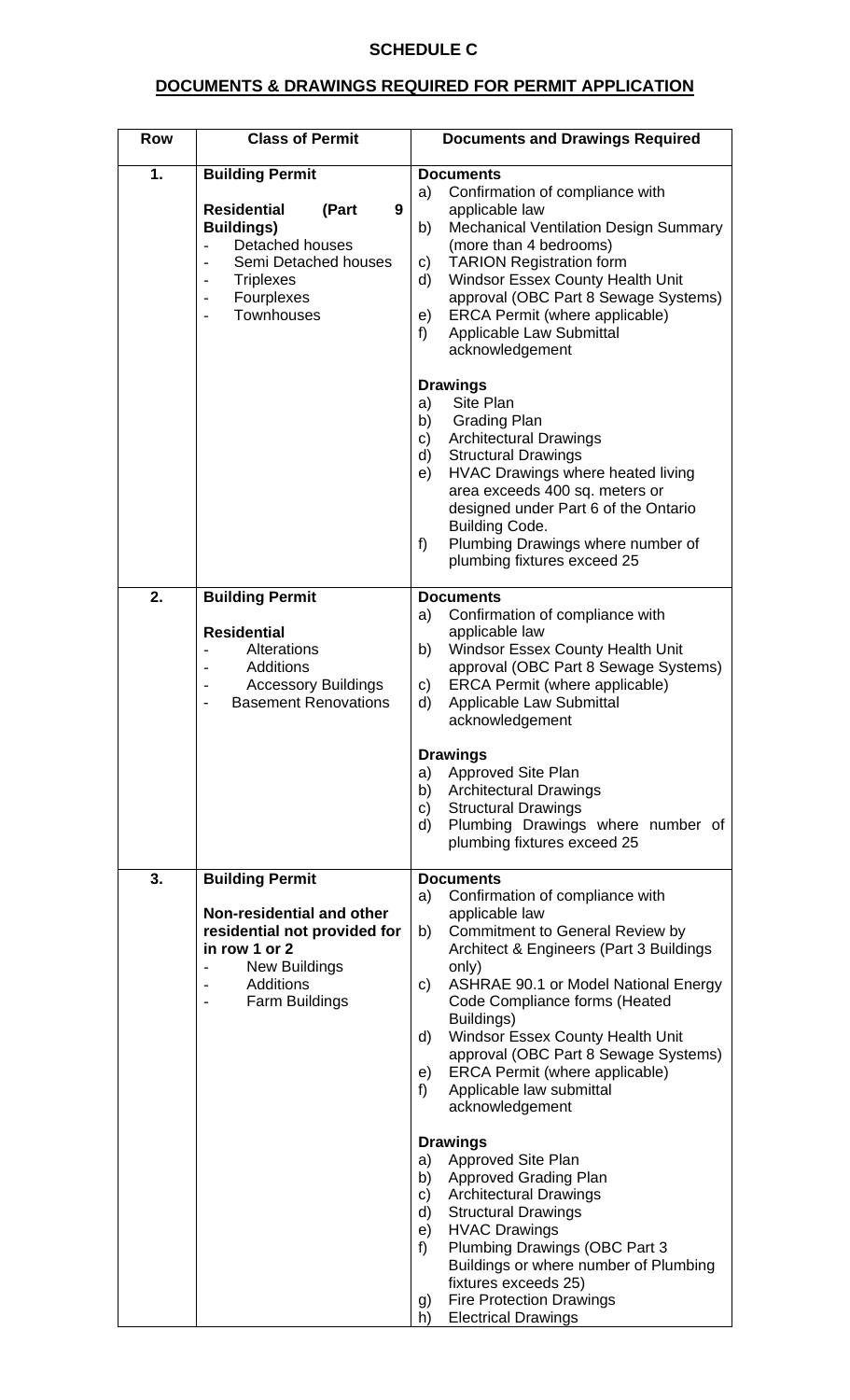| <b>Row</b> | <b>Class of Permit</b>                                                                                                           | <b>Documents and Drawings Required</b>                                                                                                                                                                                                                                                                                                                                                                                                                       |
|------------|----------------------------------------------------------------------------------------------------------------------------------|--------------------------------------------------------------------------------------------------------------------------------------------------------------------------------------------------------------------------------------------------------------------------------------------------------------------------------------------------------------------------------------------------------------------------------------------------------------|
| 4.         | <b>Building Permit</b><br><b>Non-residential</b><br>Alterations<br>Renovations<br><b>Tenant Occupancies</b>                      | <b>Documents</b><br>Confirmation of compliance with<br>a)<br>applicable law<br><b>Commitment to General Review by</b><br>b)<br>Architect & Engineers (Part 3 Buildings<br>Only)<br><b>Windsor Essex County Health Unit</b><br>C)<br>approval (OBC Part 8 Sewage Systems)<br>ERCA Permit (where applicable)<br>d)<br>Applicable Law Submittal<br>e)<br>acknowledgement                                                                                        |
|            |                                                                                                                                  | <b>Drawings</b><br><b>Location Plan</b><br>a)<br>b)<br><b>Architectural Drawings</b><br><b>Structural Drawings</b><br>c)<br><b>HVAC Drawings</b><br>d)<br>Plumbing Drawings (OBC Part 3<br>e)<br>Buildings or where number of Plumbing<br>fixtures exceeds 25)<br><b>Electrical Drawings</b><br>f)<br><b>Fire Protection Drawings</b><br>g)                                                                                                                  |
| 5          | <b>Building Permits</b><br>Other than Row 1 to 4<br>(designated structures<br>under 2.12 of the<br><b>Ontario Building Code)</b> | <b>Documents</b><br>Confirmation of compliance with<br>a)<br>applicable law<br>Documents from Rows 1 to 4, or other<br>b)<br>documents which are applicable to the<br>scope of work proposed<br><b>Commitment to General Review by</b><br>c)<br><b>Architect &amp; Engineers</b><br>d)<br><b>Applicable Law Submittal</b><br>Acknowledgement<br><b>Drawings</b><br>Drawings from Rows 1 to 4 which are<br>a)<br>applicable to the scope of work<br>proposed. |
| 6.         | <b>Changed of Use Permit</b>                                                                                                     | <b>Documents</b><br>Confirmation<br>a)<br>of<br>compliance<br>with<br>applicable law<br>Commitment to General Review<br>b)<br>by<br>Architect & Engineers (Part 3 Buildings<br>only)<br><b>Windsor Essex County Health Unit</b><br>C)<br>approval (OBC Part 8 Sewage Systems)<br>Applicable Law Submittal<br>d)<br>acknowledgement                                                                                                                           |
|            |                                                                                                                                  | <b>Drawings</b><br>Drawings from Rows 1 to 4 which are<br>a)<br>applicable to the scope of<br>work<br>proposed.                                                                                                                                                                                                                                                                                                                                              |
| 7.         | <b>Demolition Permit</b>                                                                                                         | <b>Documents</b><br>Confirmation of compliance with<br>a)<br>applicable law<br>Commitment to General Review by<br>b)<br>Engineer as required by Code.<br>Designated Substance Report and<br>C)<br>Method of Demolition Report as<br>required. (non-single family residences)<br>Drawings from Rows 1 to 4 which are<br>d)<br>applicable to the scope of work<br>proposed.<br>Applicable Law Submittal<br>e)<br>acknowledgement                               |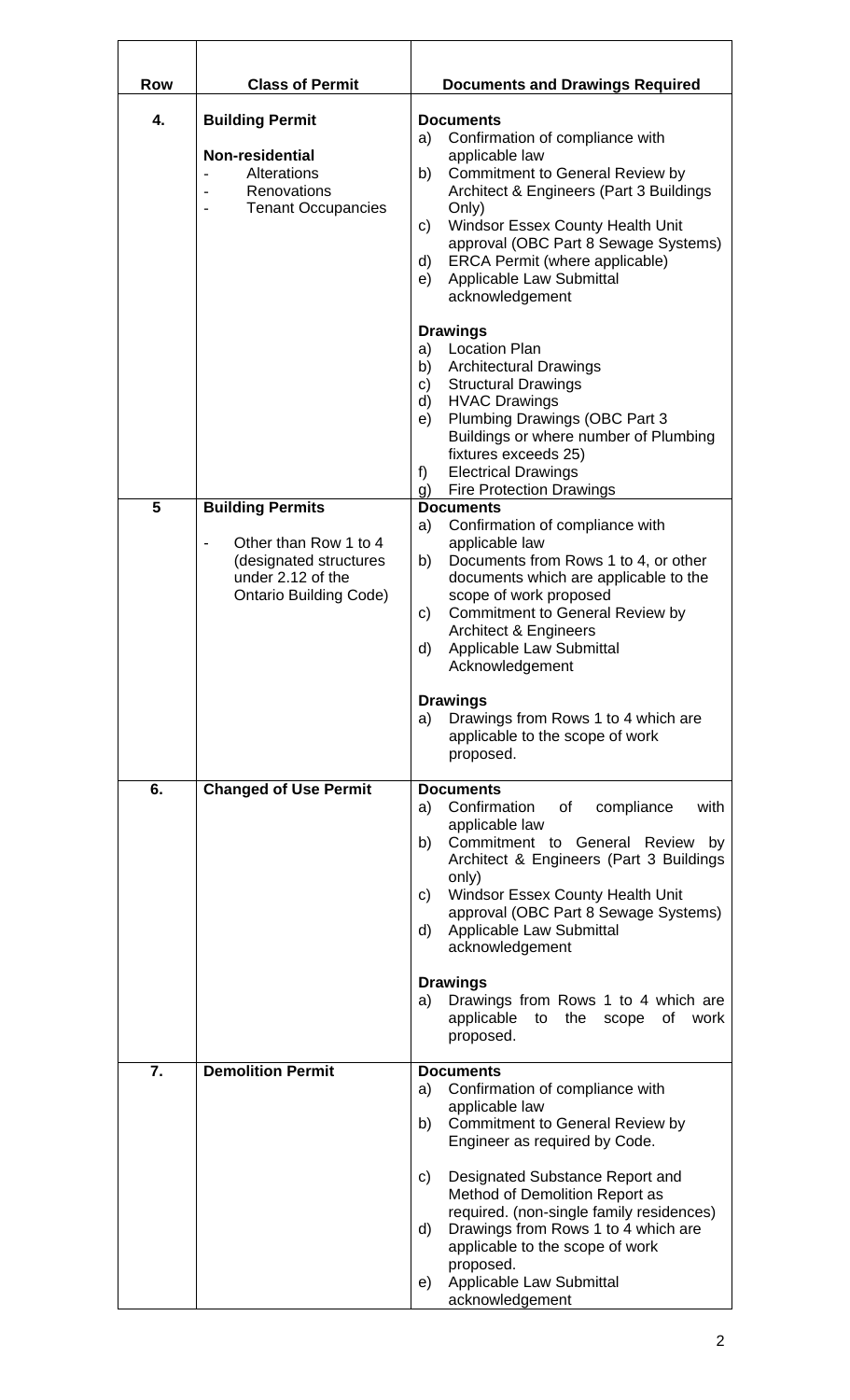- 1. The Documents described in this schedule are available from the Chief Building Official.
- 2. A description of the information required on drawings is contained in Schedule C of this Bylaw.
- 3. The Chief Building Official may waive the requirements for any specified documents or drawings where the scope of the work, applicable law or building code requirements does not necessitate its submission.

## **Types of Construction NOT REQUIRING DRAWINGS**

- 1. New plumbing to a maximum of 25 new plumbing fixtures<br>2. Fire Code Retrofit
- 2. Fire Code Retrofit<br>3. Sewer replacemen
- 3. Sewer replacements<br>4. Residential Demolitio
- Residential Demolition permits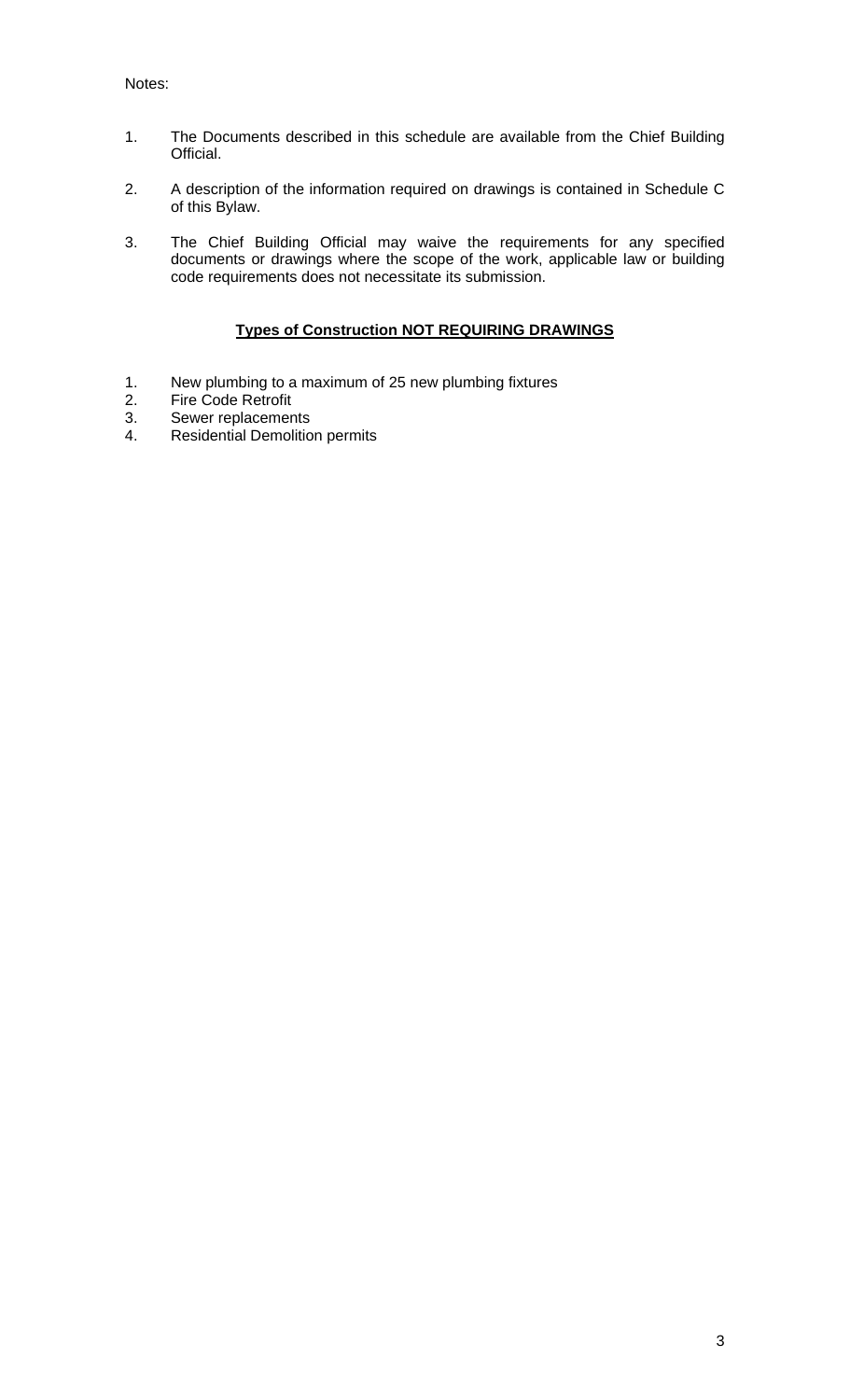## **SCHEDULE D**

## **INFORMATION REQUIRED ON DRAWINGS**

| Item | <b>Drawing Type</b> | <b>Information Required</b>                                                                                                                    | <b>Class of</b><br><b>Permit</b><br><b>Part A Row</b><br>No. |              |                  |                  |
|------|---------------------|------------------------------------------------------------------------------------------------------------------------------------------------|--------------------------------------------------------------|--------------|------------------|------------------|
|      |                     |                                                                                                                                                | 1                                                            | $\mathbf{2}$ | $\mathbf{3}$     | 4                |
| 1.   | <b>Site Plan</b>    | Legal description, survey property<br>a)<br>lines,<br>property dimensions, compass orientation,<br>location and name of adjacent roads         | $\mathsf{x}$                                                 | X            | X                | X                |
|      |                     | Outline of all existing and proposed buildings<br>b)<br>and structures, building dimensions and their<br>distance to property lines            | $\mathsf{X}$                                                 | X            | $\boldsymbol{X}$ | $\boldsymbol{X}$ |
|      |                     | Dimensions and location of parking and vehicle<br>c)<br>access and fire routes                                                                 | X                                                            |              | X                | X                |
|      |                     | location<br>barrier-free<br>d)<br>Dimensions<br>and<br>of<br>parking, curb cuts, path of travel to building<br>and building access             | X                                                            |              | X                | X                |
| 2.   | <b>Grading Plan</b> | Signature and seal of professional engineer,<br>a)<br>landscape architect, Ontario land surveyor,<br>engineering or architectural technologist | X                                                            |              | X                |                  |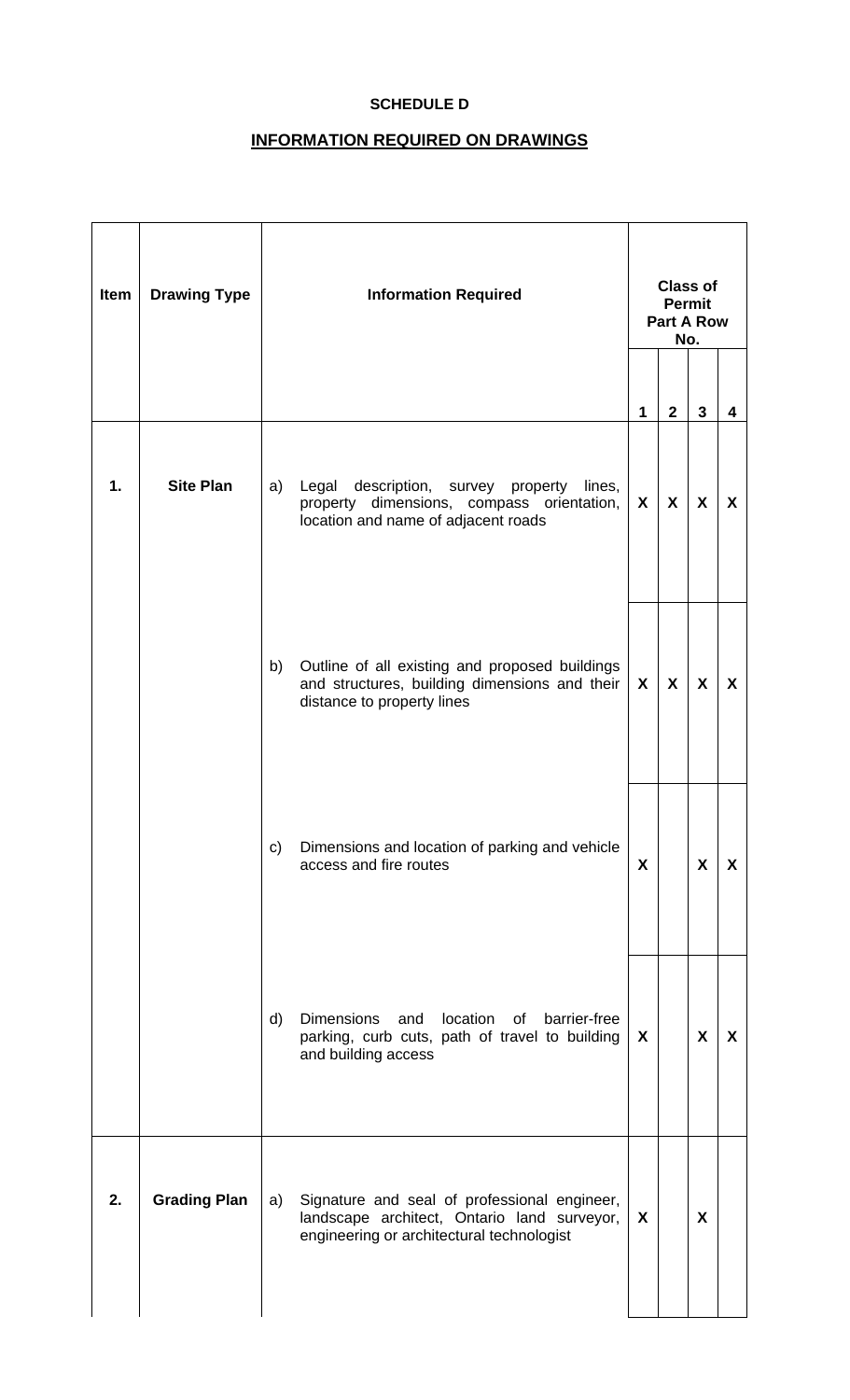|    |                      |    | $\overline{2}$                                                                                                                                                                          |                           |                           |              |   |
|----|----------------------|----|-----------------------------------------------------------------------------------------------------------------------------------------------------------------------------------------|---------------------------|---------------------------|--------------|---|
|    |                      | b) | Property<br>lines,<br>easements<br>sidewalks,<br>driveways,<br>building location,<br>curb<br>cuts,<br>retaining walls                                                                   | $\mathbf{x}$              |                           | X            |   |
|    |                      | C) | Existing and proposed elevations within the<br>site and at property lines centerline of the<br>road(s), retaining wall elevation, slopes of<br>driveways, drainage flow and swales      | $\mathsf{x}$              |                           | $\mathsf{X}$ |   |
|    |                      | d) | Location of catch basins, above and below<br>ground utilities, and connections to services                                                                                              |                           |                           | X            |   |
| 3. | <b>Architectural</b> | a) | Existing plans showing construction and room<br>and space identification of all floors in the area<br>of proposed work or occupancy                                                     |                           | X                         | X            | X |
|    |                      | b) | Plans<br>of all floors<br>including<br>basements<br>complete with all rooms and room names                                                                                              | X                         | $\boldsymbol{\mathsf{X}}$ | X            | X |
|    |                      | C) | Roof plan showing roof slope, drainage, roof<br>and roofing construction details                                                                                                        | $\boldsymbol{\mathsf{X}}$ | $\boldsymbol{\mathsf{X}}$ | X            | X |
|    |                      | d) | Building elevations showing grade, floor and<br>ceiling heights, overall building height, exterior<br>finish materials, window heights and sizes and<br>spatial separation requirements | X                         | X                         | X            | X |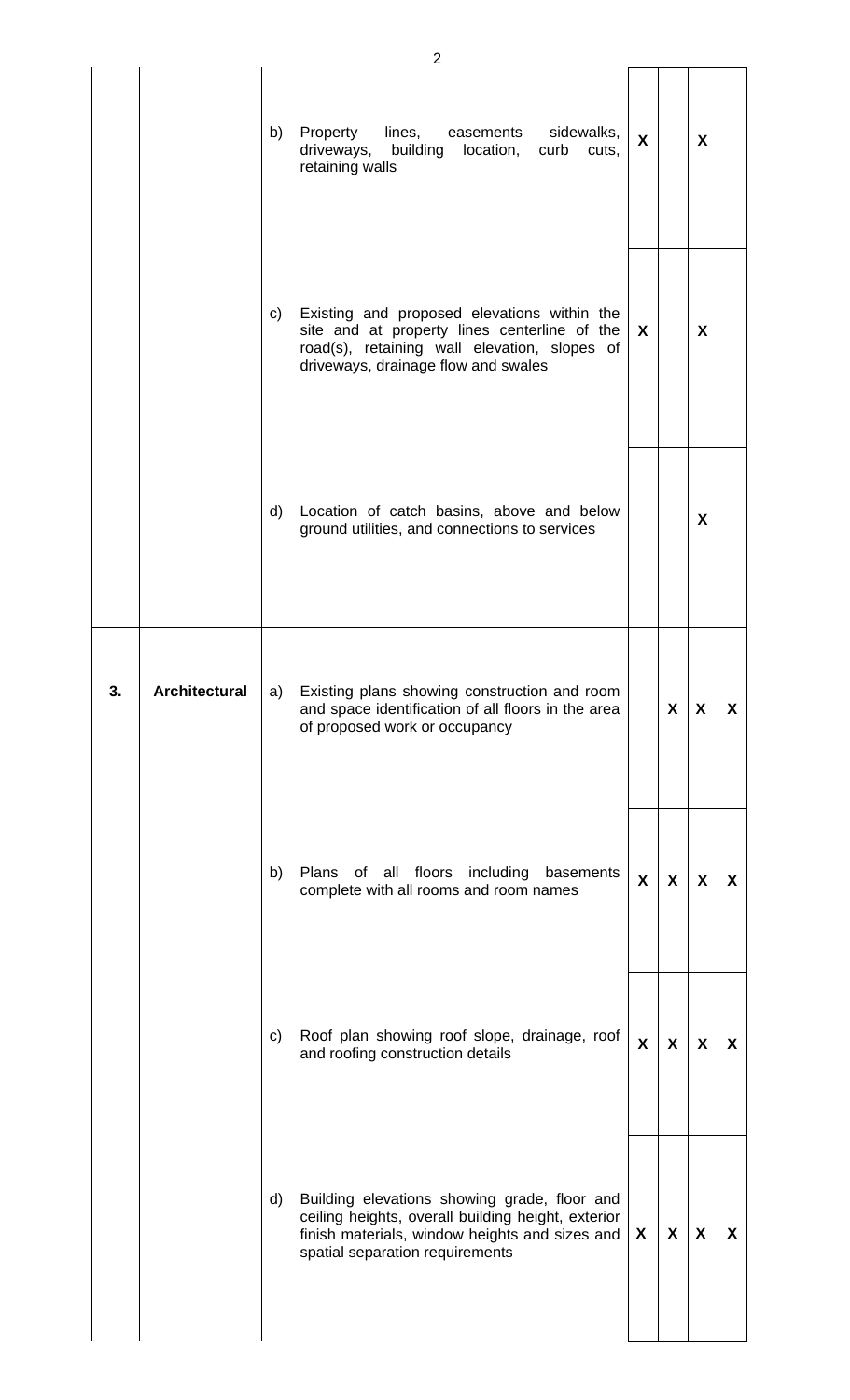|      |                                 |    | 3                                                                                                                                                                                                                            |                  |                |                                             |                  |
|------|---------------------------------|----|------------------------------------------------------------------------------------------------------------------------------------------------------------------------------------------------------------------------------|------------------|----------------|---------------------------------------------|------------------|
|      |                                 | e) | Residential<br>construction<br>details<br>including<br>proposed wall section from footing to roof,<br>specifications of all wall, floor and roof<br>assemblies and all building materials and<br>construction specifications | $\boldsymbol{X}$ | X              |                                             |                  |
|      |                                 | f) | Stairs, guards and handrail dimensions and<br>details, window sizes and height above floor<br>level; location and fuel type of all fireplaces                                                                                | X                | X              |                                             |                  |
|      |                                 | g) | Mezzanine<br>showing<br>construction,<br>plan<br>guardrails, egress                                                                                                                                                          |                  |                | X                                           | $\mathsf{x}$     |
|      |                                 | h) | Location and details of barrier free entrances<br>and barrier free washrooms                                                                                                                                                 |                  |                | X                                           | X                |
| Item | <b>Drawing Type</b>             |    | <b>Information Required</b>                                                                                                                                                                                                  |                  | <b>Permit</b>  | <b>Class of</b><br><b>Part A Row</b><br>No. |                  |
|      |                                 |    |                                                                                                                                                                                                                              | $\mathbf 1$      | $\overline{2}$ | $\mathbf{3}$                                | 4                |
| 3.   | <b>Architectural</b><br>(con't) | i) | Reflected ceiling plans, bulkhead details,<br>horizontal service shaft details                                                                                                                                               |                  |                | $\boldsymbol{X}$                            | $\boldsymbol{X}$ |
|      |                                 | j) | Roof equipment screening, anchorage for<br>window washing, roof access                                                                                                                                                       |                  |                | X                                           |                  |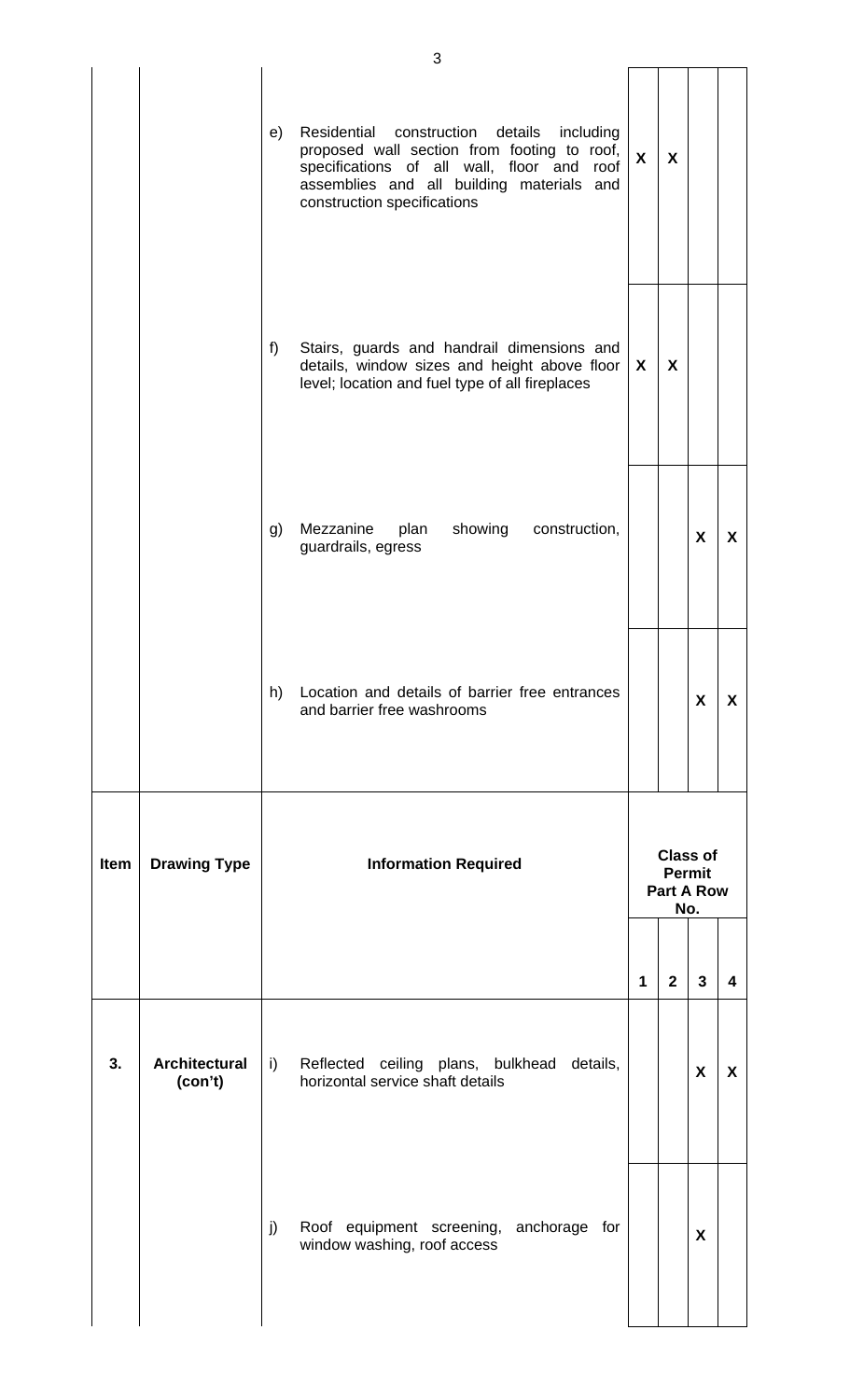|    |                   | k)      | Building cross sections showing grade, floor<br>and ceiling heights, horizontal and vertical fire<br>separations                                     |              |              | X | X |
|----|-------------------|---------|------------------------------------------------------------------------------------------------------------------------------------------------------|--------------|--------------|---|---|
|    |                   | $\vert$ | Enlarged<br>sections and<br>detail<br>plans<br>of<br>washrooms and exit stairs                                                                       |              |              | X | X |
|    |                   |         | m) Wall sections, plan and section construction<br>details                                                                                           |              |              | X | X |
|    |                   |         | n) Exit stair enclosure, wall construction details,<br>fire separations and listed design numbers,<br>door numbers referenced to a door schedule     |              |              | X | X |
|    |                   |         | o) Door and hardware schedule, door and frame<br>details, window schedule, room finish schedule                                                      |              |              | X | X |
| 4. | <b>Structural</b> | a)      | Foundation plans, floor and roof framing plans,<br>beam<br>footing,<br>column<br>and<br>schedules,<br>structural details and material specifications | $\mathsf{x}$ | $\mathsf{x}$ | X | X |
|    |                   | b)      | Design specifications, live and dead loading,<br>wind and snow loading, earthquake loading,<br>geotechnical report design basis                      |              |              | X | X |
|    |                   | C)      | Structural drawings sealed by a professional<br>engineer for all structural elements not within<br>the scope of Part 9 of the building code          | X            | X            |   |   |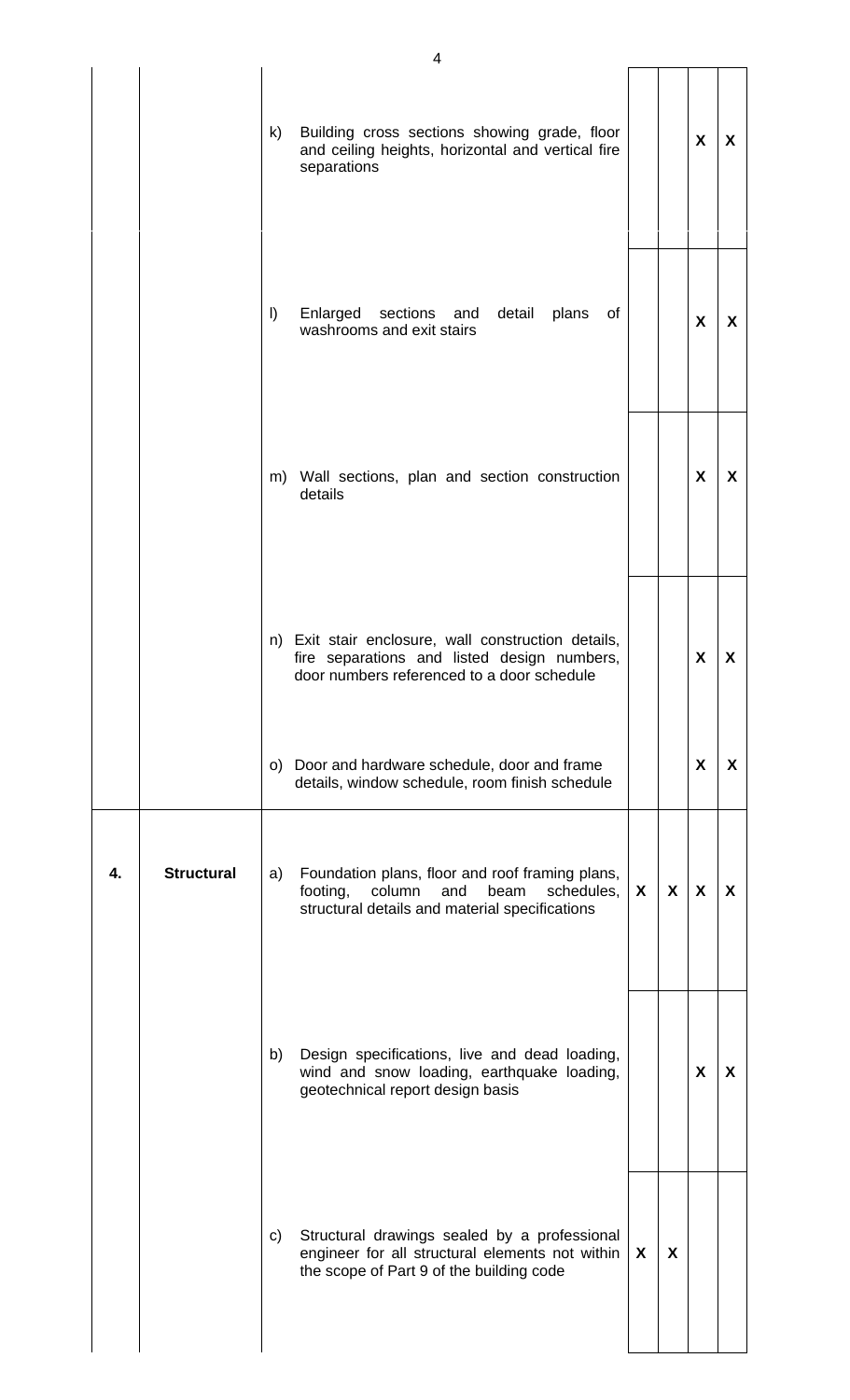|    |                                                           | d) | Roof and floor truss drawings sealed by a<br>professional engineer                                                                                     | $\boldsymbol{X}$ | X |                  |   |
|----|-----------------------------------------------------------|----|--------------------------------------------------------------------------------------------------------------------------------------------------------|------------------|---|------------------|---|
| 5. | <b>HVAC</b>                                               | a) | Heating, ventilating and air conditioning plans,<br>service<br>shafts, equipment<br>layout<br>and<br>schedules                                         | $\boldsymbol{X}$ |   | $\boldsymbol{X}$ | X |
|    |                                                           | b) | locations,<br>Fire<br>damper<br>kitchen<br>exhaust<br>equipment                                                                                        |                  |   | X                | X |
| 6. | <b>Plumbing</b><br>(more than 25<br>plumbing<br>fixtures) | a) | Plumbing and drainage plans; location and<br>sizing of under and above ground storm,<br>sanitary<br>and<br>water supply piping<br>and<br>appurtenances |                  |   | X                | X |
|    |                                                           | b) | Location of fire stopping; specifications of<br>plumbing and fire stopping materials                                                                   |                  |   | X                | X |
| 7. | <b>Electrical</b>                                         | a) | Electrical supply and distribution<br>plans;<br>of power and lighting outlets;<br>location<br>equipment schedule; transformer location                 |                  |   | X                | X |
|    |                                                           | b) | Location<br>specification of emergency<br>and<br>lighting,<br>emergency generators and exit<br>signage                                                 |                  |   | X                | X |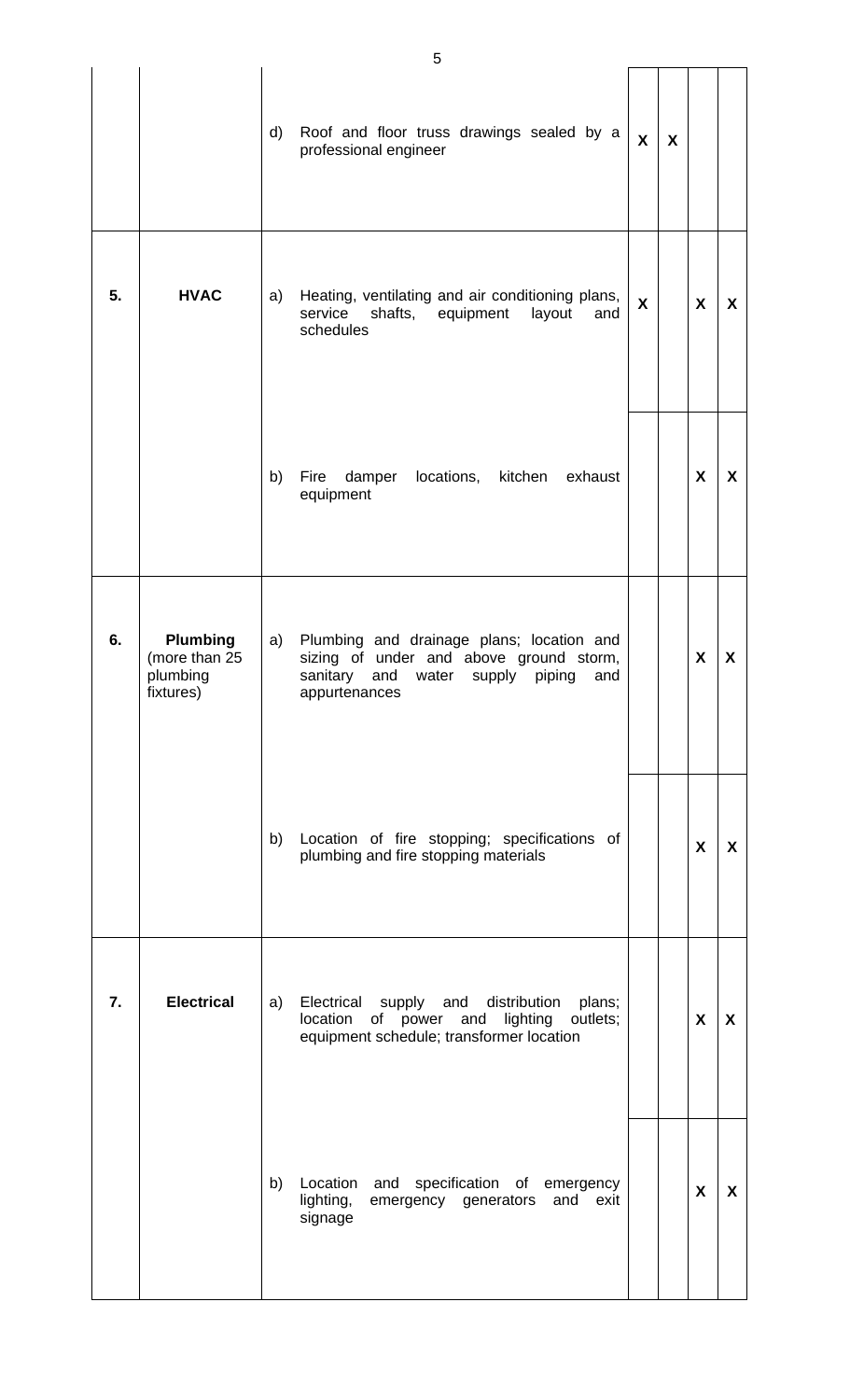|    |                                  | 6                                                                                                                                                               |                  |             |
|----|----------------------------------|-----------------------------------------------------------------------------------------------------------------------------------------------------------------|------------------|-------------|
|    |                                  |                                                                                                                                                                 |                  |             |
| 8. | <b>Fire</b><br><b>Protection</b> | a) Fire hydrant locations, sprinkler and<br>standpipe distribution plans and schedules;<br>sprinkler head layout; fire house cabinet<br>locations               | $\boldsymbol{X}$ | $\mathbf x$ |
|    |                                  | b) Location and specification of emergency<br>lighting, emergency generators and exit<br>signage; fire alarm system annunciator,<br>diagrams and specifications | X                | X           |
|    |                                  | X<br>X<br>c) Location of smoke alarms and carbon<br>monoxide detectors                                                                                          |                  |             |
|    |                                  |                                                                                                                                                                 |                  |             |

Notes:

- 1. *Designer Building Code Identification Number* and signature must be indicated on applicable all drawing submissions.
- 2. Where indicated by an X, the information described is required to be included on the drawings for the class of permit specified.
- 3. Required information may be located or consolidated on other drawings rather than as specified in this schedule.
- 4. The Chief Building Official may waive the requirement for any required information specified in this schedule due to limited scope of work, applicable law or building code requirements.
- 5. For Change of Use permits, drawings, specifications and engineering reports may be required depending on the scope of the work.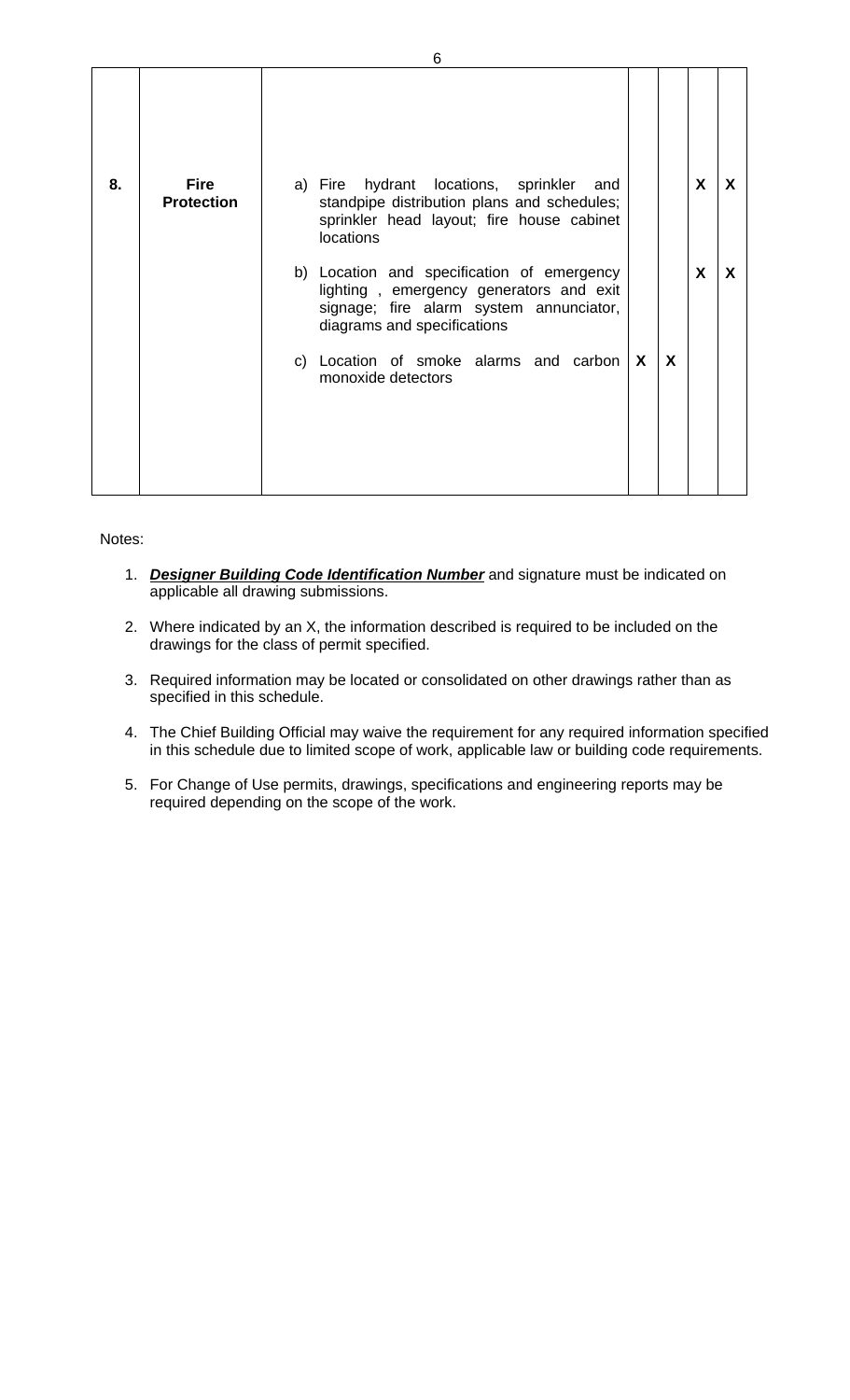#### **SCHEDULE 'E' PRESCRIBED NOTICES**

 The person to whom a permit under Section 8 of the Act is issued shall notify the *Chief Building Official* or, where a *registered code agency* is appointed under the Act in respect of the *construction* to which the notice relates the *registered code agency* of:

- a) Commencement of construction of the building
- b) Readiness to *construct* footings,
- c) Substantial completion of footings and *foundations* prior to commencement of backfilling,
- d) Substantial completion of structural framing for each storey, if the building is a type of building that is within the scope of Parts of this Code other than Part 9,
- e) Substantial completion of structural framing and roughing-in of heating, ventilation, *air-conditioning* and air-contaminant extraction equipment, if the *building* is not a *building* to which Clause (c) applies,
- f) Commencement of construction of
	- (i) masonry fireplaces and masonry chimneys,
	- (ii) factory built fireplaces and allied chimneys
	- (iii) stoves, ranges, space heaters and add on furnaces using solid fuels and allied chimneys
- g) substantial completion of insulation , vapour barriers, air barriers and interior finishes,
- h) substantial completion of all required *fire separations* and *closures* and all fire protection systems including standpipe, sprinkler, fire alarm and emergency lighting systems,
- i) substantial completion of fire access routes,
- j) readiness for inspection and testing of:
	- (i) *building sewers* and *building drains*,
	- (ii) *water service pipes*,
	- (iii) *fire service mains*,
	- (iv) *drainage systems* and *venting systems*,
	- (v) the *water distribution system*, and
	- (vi) *plumbing* fixtures and *plumbing* appliances,
- k) readiness for inspection of suction and gravity outlets, covers and suction piping servicing outlets, of *outdoor pool* as described in Clause 2.1.2.1.(1)(h), a *public pool* or a *public spa*,
- l) substantial completion of the circulation*/recirculation system* of an *outdoor pool* described in Clause 2.1.2.1.(1)(h), a *public pool* or *public spa* and substantial completion of the pool before it is first filled with water,
- m) readiness to *construct* the *sewage system*,
- n) substantial completion of the installation of the *sewage system* before the commencement of backfilling,
- o) substantial completion of installation of *plumbing* not located in a structure, before the
	- commencement of backfilling, and
- p) completion of construction and installation of components required to permit the issue of an occupancy permit under Sentence 2.4.3.1.(2) or to permit occupancy under Sentence 2.4.3.2.(1), if the *building* or part of the *building* to be occupied is not fully completed,
- q) substantial completion of heating, ventilating, *air-conditioning* and aircontaminant extraction equipment,
- r) substantial completion of exterior cladding,
- s) substantial completion of the site grading,
- t) substantial completion of the pool deck and dressing rooms for a *public pool* or *public spa* and readiness for inspection of the emergency stop system for a *public pool* or *public spa*, and
- u) completion and availability of drawings of the *building* as constructed,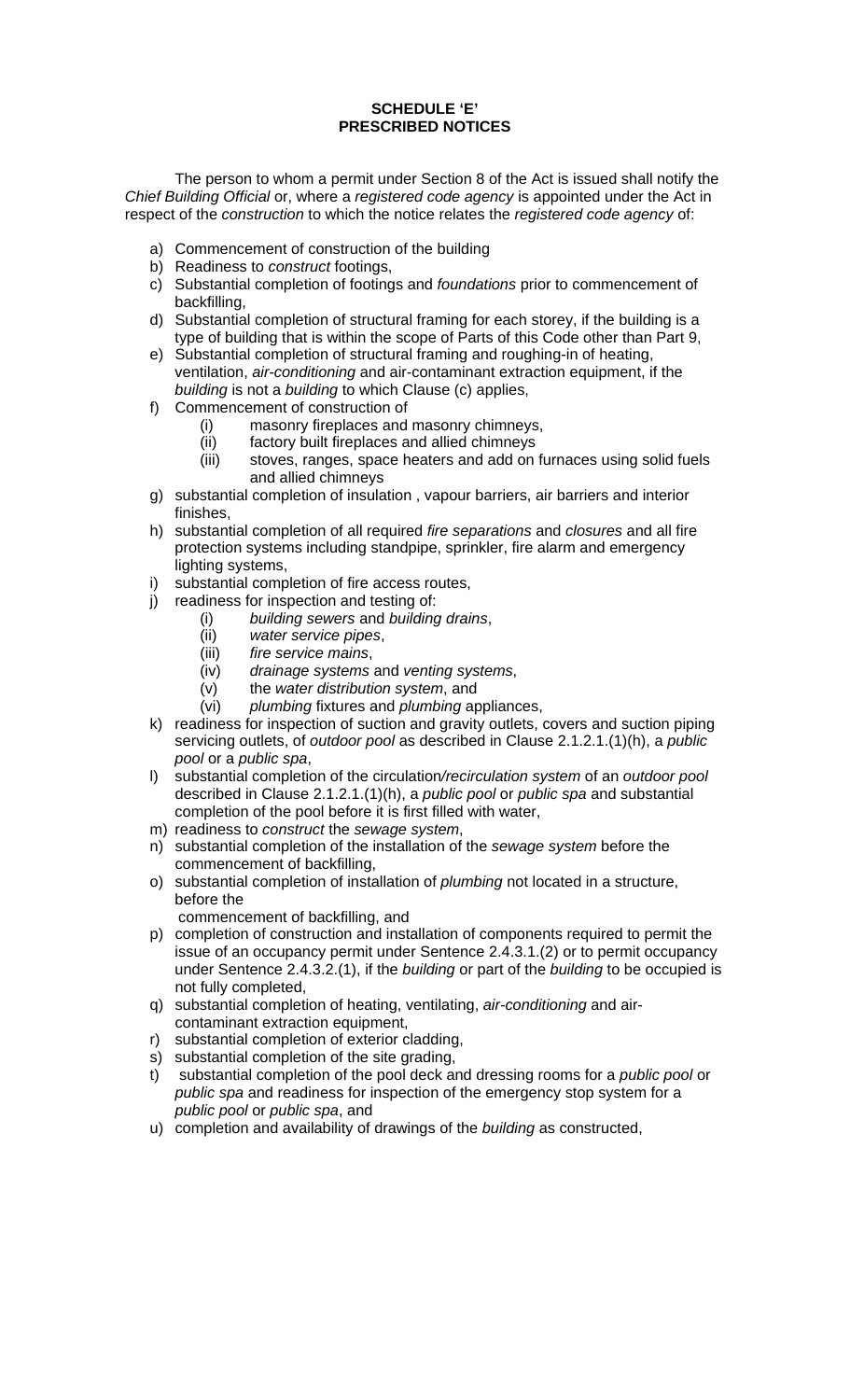

## **Schedule F Town of Amherstburg Building Department**

## **APPLICABLE LAW SUBMITTAL ACKNOWLEDGEMENT**

The Ontario Building Code Act, Section 8.-(2) states that the Chief Building Official shall issue a permit unless the proposed building, construction or demolition will contravene any applicable law. The following is a supporting information checklist of applicable law.

The following is a list of supporting information applicable law checklist. This form must be submitted to form a COMPLETE APPLICATION.

| <b>Location of Work:</b> |                    |    |       |
|--------------------------|--------------------|----|-------|
| <b>Brief</b>             | <b>Description</b> | Οl | Work: |

**\_\_\_\_\_\_\_\_\_\_\_\_\_\_\_\_\_\_\_\_\_\_\_\_\_\_\_\_\_\_\_\_\_\_\_\_\_\_\_\_\_\_\_\_\_\_\_\_\_\_\_\_\_\_\_\_\_\_\_\_\_\_\_\_\_\_\_\_\_\_\_\_\_\_\_\_\_\_\_\_\_\_\_\_**

**\_\_\_\_\_\_\_\_\_**  Ontario Statute **Applicability** Applicability Section 2 of the *Cemeteries Act (Revised)* with respect to the consent to the establishment, Alteration or increase in a capacity of a crematorium,  $YES \Box$  No  $\Box$ Section 5 of the *Charitable Institutions Act,* with respect to the approval by the Minister of the site and plans for a new *building* or an addition to an existing *building* used or to e used as a charitable institution,  $\mathsf{YES} \sqcap \mathsf{I}$  no  $\sqcap$ Section 5 of Regulation 262 of the Revised Regulations of Ontario, 1990, made under the *Day Nurseries Act*, with respect to the approval of plans for a new *building* to be erected or an existing *building* to be used, altered or renovated for use as a day nursery or for alterations or renovations to be made to premises used by a day nursery,  $\mathsf{YES} \sqcap \mathsf{I}$  no i Subsection 9(1) of Regulation 263 of the Revised Regulations of Ontario, 1990, made under the *Dead Animal Disposal Act*, with respect to the construction of premises for use as a receiving or rendering plant,  $YES$   $\Box$   $\Box$   $NO$   $\Box$ Section 194 of the *Education Act*, with respect to the approval of the Minister for the *demolition* of a **Action 194 of the** *Education Act***, with respect to the approval of the Minister for the** *demolition* **of a <b>Action** Section 195 of the *Education Act* with respect to the approval of the Minister for the erection of a school **building** and for the *Education Act* with respect to the approval of the Minister for the erection of a school **YES INO [**<br>*building* and for the making of an addition, alteration or improvement to a school *building*, Section 197 of the *Education Act* with respect to the approval of the Minister for the erection, addition to or alteration of *buildings* on a school site,  $\mathsf{YES} \sqcap \mathsf{I}$  no  $\mathsf{\Gamma}$ Section 6 of Regulation 314 of the Revised Regulations of Ontario, 1990, made under the *Elderly Persons Centres Act*, with respect to the approval of the Minister for the construction of a *building* project,  $YES \Box$  NO Section 5 of the *Environmental Assessment Act* with respect to the approval of the Minister or the Environmental Review tribunal to proceed with an undertaking,  $YES \Box$  NO Section 9 of the *Environmental Protection Act* with respect to the certificate of approval for the *construction*, alteration, extension or replacement of a structure that may discharge a contaminant or from which a contaminant may be discharged,  $\mathsf{YES} \sqcap \mathsf{I}$  no f Section 46 of the *Environmental Protection Act* with respect to the approval of the Minister to use land or land covered by water that has been used for the disposal of water.  $YES\Box$  | NO  $\Box$ Section 9 of Regulation 469 of the Revised Regulations of Ontario, 1990, made under the *Funeral Directors and Establishments Act*, with respect to the provision to the Registrar of architectural plans or drawings of the proposed *construction* or alteration of a funeral establishment,  $\mathsf{YES} \sqcap \mathsf{I}$  no f Section 14 of the *Homes for the Aged and Rest Homes Act* with respect to the approval of the Minister for the erection or alteration of a *building* for use as a home or a joint home,  $YES \Box$  No  $\Box$ Section 14 of the *Milk Act* with respect to the permit from the Director for the *construction* or alteration of any *building* intended for use as a plant,  $YES \Box$  | NO [ Section 4 of Regulation 832 of the Revised Regulations of Ontario, 1990, made under the *Nursing Homes Act*, with respect to the provision to the Director of plans and specifications and such information and other material as may be required by the Director in respect of the *construction*, alteration, addition to or renovation of a nursing home or conversation of an existing *building* into a nursing home, YES  $\sqcap \mid$  no  $\sqcap$ Section 33 of the *Ontario Heritage Act* with respect to the consent of the council of a *municipality* for the alteration of property,  $YES \Box$  NO  $\Box$ Section 34 of the *Ontario Heritage Act* with respect to the consent of the council of a *municipality* for the  $\overline{\phantom{a}}$  **YES**  $\overline{\phantom{a}}$  **NO**  $\overline{\phantom{a}}$ Section 42 of the *Ontario Heritage Act* with respect to the permit given by the council of a *municipality* for  $\mid$  YES  $\mid$  NO  $\mid$ Section 41 of the *Planning Act* with respect to the approval by the council of the *municipality* or the Municipal Board of plans and drawings,  $YES \Box$  No  $\Box$ Section 22 of the *Private Hospitals Act* with respect to the approval of the Minister for the alteration or renovation of a house that is used as a private hospital,  $YES \Box$  NO  $\Box$ Section 4 of the *Public Hospitals Act* with respect to the approval of the Minister for additional *buildings* or facilities to be added to a hospital,  $YES$   $\Box$   $\parallel$  NO  $\Box$ Section 2 of Ontario Regulation 453/96, made under the *Public Lands Act*, with respect to the work permit authorizing the *construction* or placement of a *building* on public land,  $YES\Box$  | NO  $\Box$ Section 34 or 38 of the *Public Transportation and Highway Improvement Act* with respect to the permit from the Minister for the placement, erection or alteration of any *building* or other structure or the use of land,  $YES \Box$  NO The following provisions of Acts and regulations: following provisions of Acts and regulations:<br>
(i) Section 28 and 53 of the *Development Charges Act 1997*, (ii) Sections 257.83 and 257.93 of the *Education Act*,  $\overline{Y}$   $\overline{Y}$   $\overline{Y}$   $\overline{Y}$   $\overline{Y}$   $\overline{Y}$   $\overline{Y}$   $\overline{Y}$   $\overline{Y}$   $\overline{Y}$   $\overline{Y}$   $\overline{Y}$   $\overline{Y}$   $\overline{Y}$   $\overline{Y}$   $\overline{Y}$   $\overline{Y}$   $\overline{Y}$   $\over$  (iii) Subsection 5(4) of the *Environmental Assessment Act*, YES NO (iv) Subsection 133(4) of the *Municipal Act, 2001*,  $\vert$  YES  $\vert$  NO  $\vert$ 

(v) Subsections 4(3) and (5) of Regulation 832 of the Revised Regulations of Ontario, 1990, made

(viii) Section 33 of the *Planning Act* except where, in the case of the *demolition* of a residential

property, a permit to *demolish* the property is obtained under that Section,

(vi) Section 30 of the *Ontario Heritage Act,*  $\vert$  YES  $\vert$  NO  $\vert$ (vii) Section 24 and 46 of the *Planning Act,* YES **NO** 

(ix) Clause 47(1)(a) of the *Planning Act,* YES NO

 $\mathsf{YES} \sqcap \mathsf{I}$  no f

 $YES$   $\Box$   $\parallel$  NO  $\lbrack$ 

under the *Nursing Homes Act,*